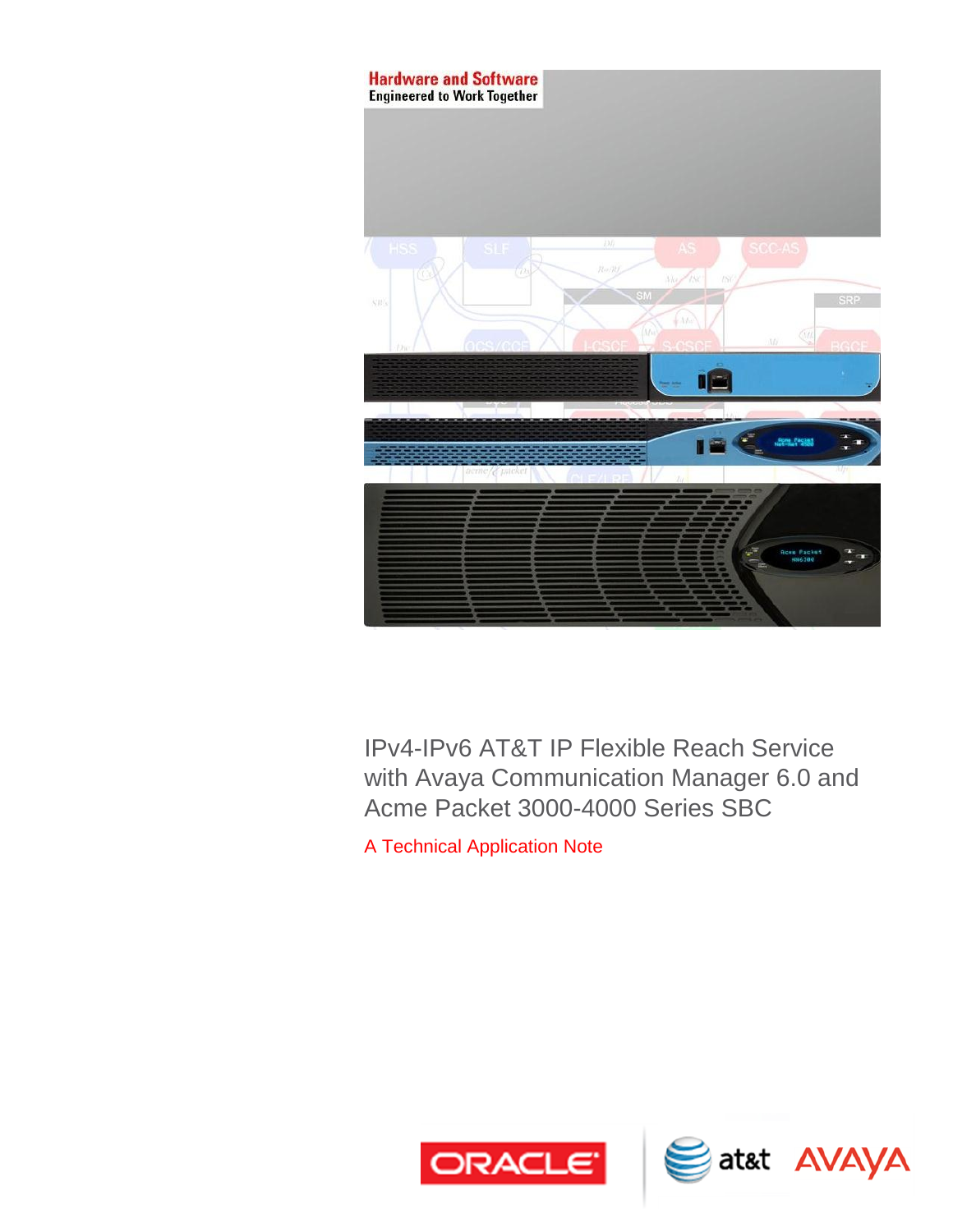# Disclaimer

The following is intended to outline our general product direction. It is intended for information purposes only, and may not be incorporated into any contract. It is not a commitment to deliver any material, code, or functionality, and should not be relied upon in making purchasing decisions. The development, release, and timing of any features or functionality described for Oracle's products remains at the sole discretion of Oracle.

Emergency 911/E911 Services Limitations and Restrictions - Although AT&T provides 911/E911 calling capabilities, AT&T does not warrant or represent that the equipment and software (e.g., IP PBX) reviewed in this customer configuration guide will properly operate with AT&T IP Flexible Reach to complete 911/E911 calls; therefore, it is Customer's responsibility to ensure proper operation with its equipment/software vendor.

While AT&T IP Flexible Reach services support E911/911 calling capabilities under certain Calling Plans, there are circumstances when that E911/911 service may not be available, as stated in the Service Guide for AT&T IP Flexible Reach found at http://new.serviceguide.att.com. Such circumstances include, but are not limited to, relocation of the end user's CPE, use of a non-native or virtual telephone number, failure in the broadband connection, loss of electrical power, and delays that may occur in updating the Customer's location in the automatic location information database. Please review the AT&T IP Flexible Reach Service Guide in detail to understand the limitations and restrictions.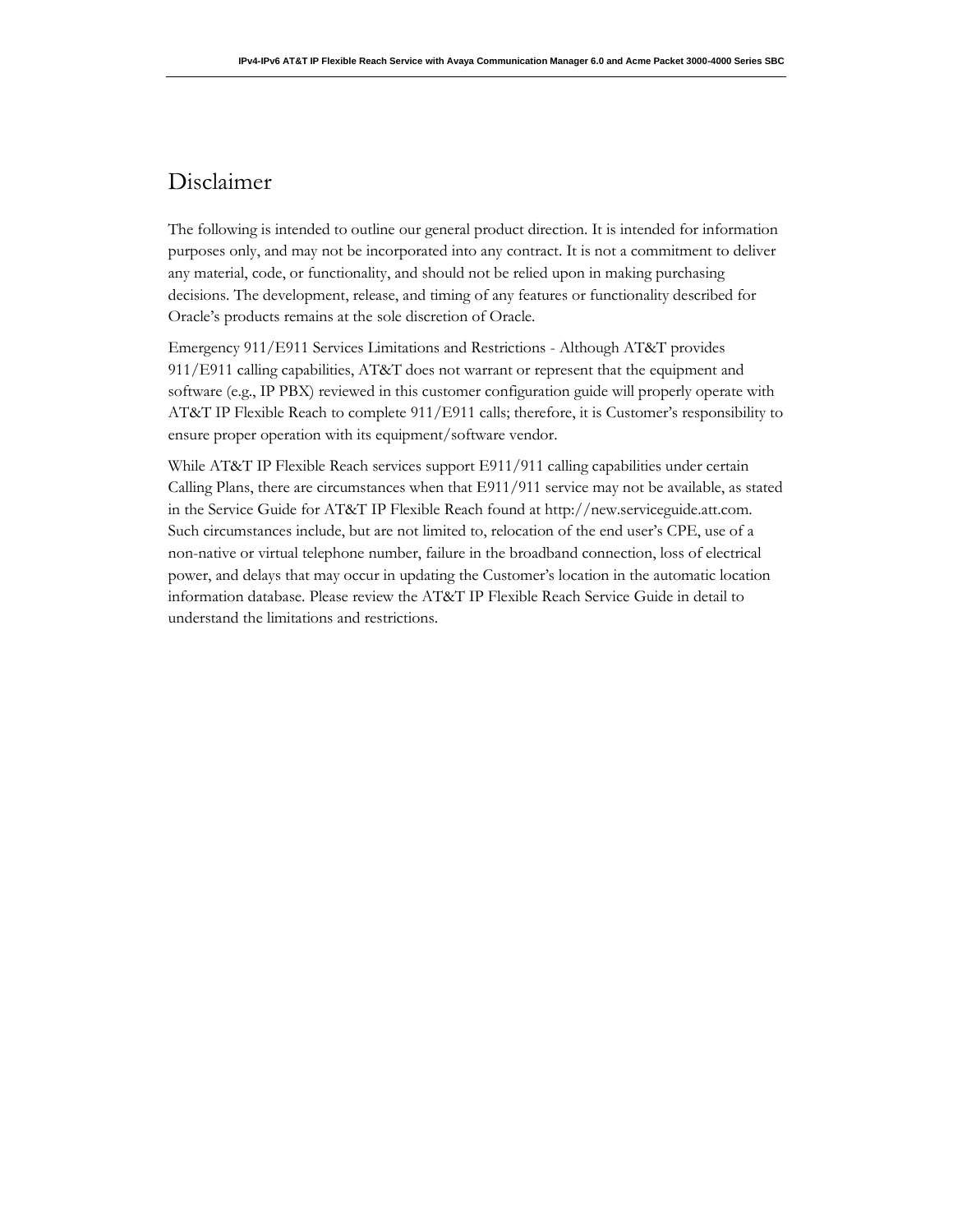| Appendix A: Reference Diagram and Configuration  6 |  |
|----------------------------------------------------|--|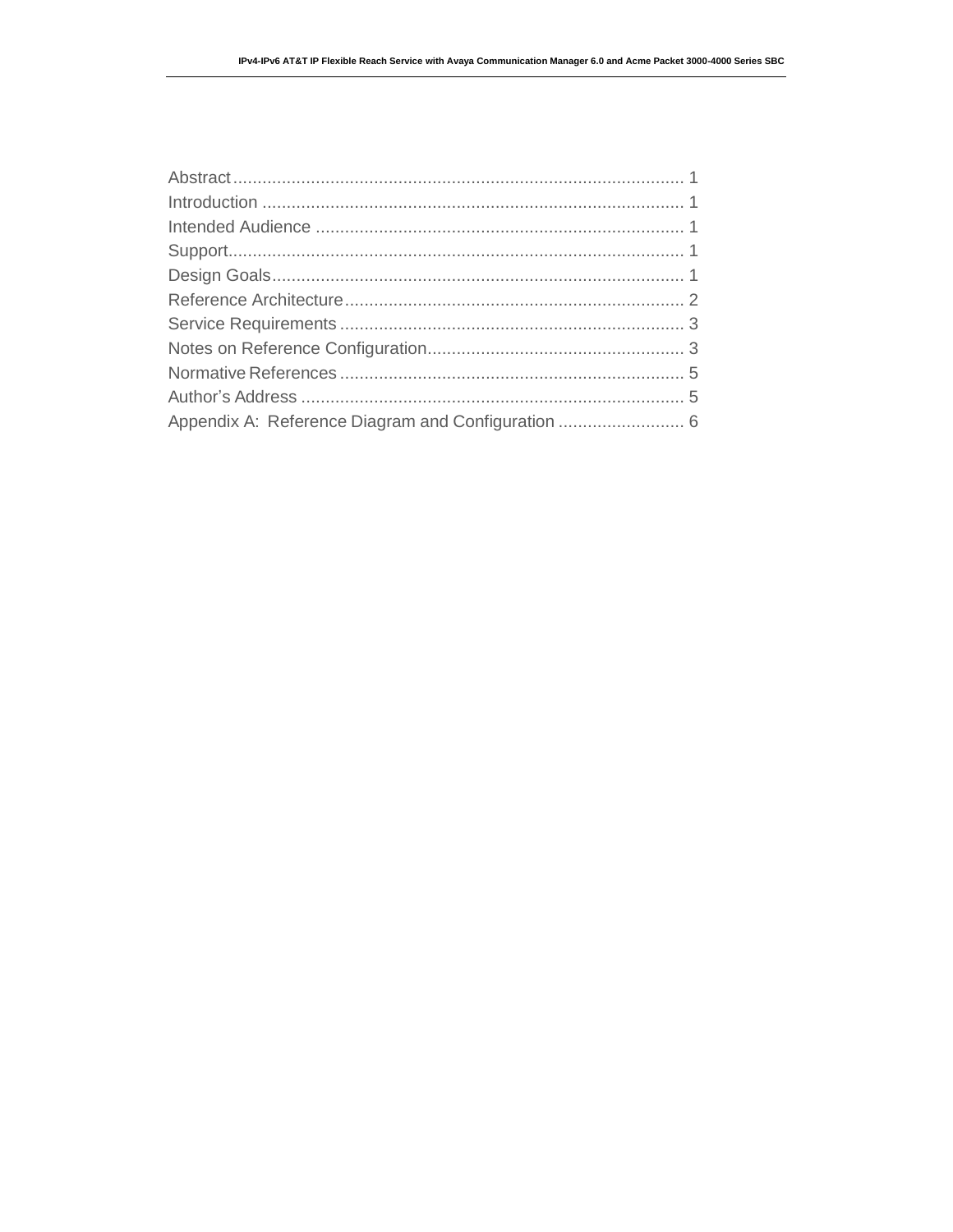### <span id="page-3-0"></span>Abstract

This technical application note defines a SIP configuration model suitable for the Acme Packet 3000-4000 series Session Border Controllers (SBCs) connecting Avaya Communication Manager 6.0 (IPv4 address family) from a customer premise to AT&T's IP Flexible Reach service (IPv6 address family) with MIS, PNT or AVPN transport. The reference configuration presented was tested in AT&T's labs.

### <span id="page-3-1"></span>Introduction

This Oracle technical application note outlines the recommended IPv4/IPv6 interworking configuration for the Acme Packet 3000-4000 series, the industry leading Session Border Controllers, for connecting AT&T's IP Flexible Reach service to Avaya Communication Manager 6.0 customers. This document is applicable to Acme Packet OS-C versions 6.2.0m6 and higher.

NOTE: This solution REQUIRES a valid IPv4/IPv6 feature license. The command line output from "show features" will list "IPv4-v6 interworking" if the license has been installed on the system.

### <span id="page-3-2"></span>Intended Audience

This document is intended for user by Oracle Systems Engineers, Oracle Enterprise Customers and Partners. It assumes that the reader is familiar with basic operations of the Session Border Controllers.

### <span id="page-3-3"></span>Support

\*\*The AT&T website is password protected. The ID and Password are provided to each customer when they place an order for IP Flexible Reach or IP Toll Free service.

### <span id="page-3-4"></span>Design Goals

The reference configuration represents the most common SIP to SIP deployment models. Originating IPv4 Avaya SIP traffic and terminating to an IPv6 SIP provider via the Oracle Communications Session Border Controller. The configuration also supports bidirectional call-flows via Local-Policy routes.

This document will annotate each configuration with information on its general applicability. The intent is to: Minimize UCM SIP interoperability issue's by standardizing field configurations

- Minimize SIP to SIP interoperability issue's by standardizing field configurations
- Provide guidelines for new users for the Session Border Controller
- Provide a configuration template, base-lining the SIP to SIP configuration (with accompanying Diagram)
- Flexibility: how resilient the configuration is and how adaptable the configuration is when turning up new SIP to SIP networks.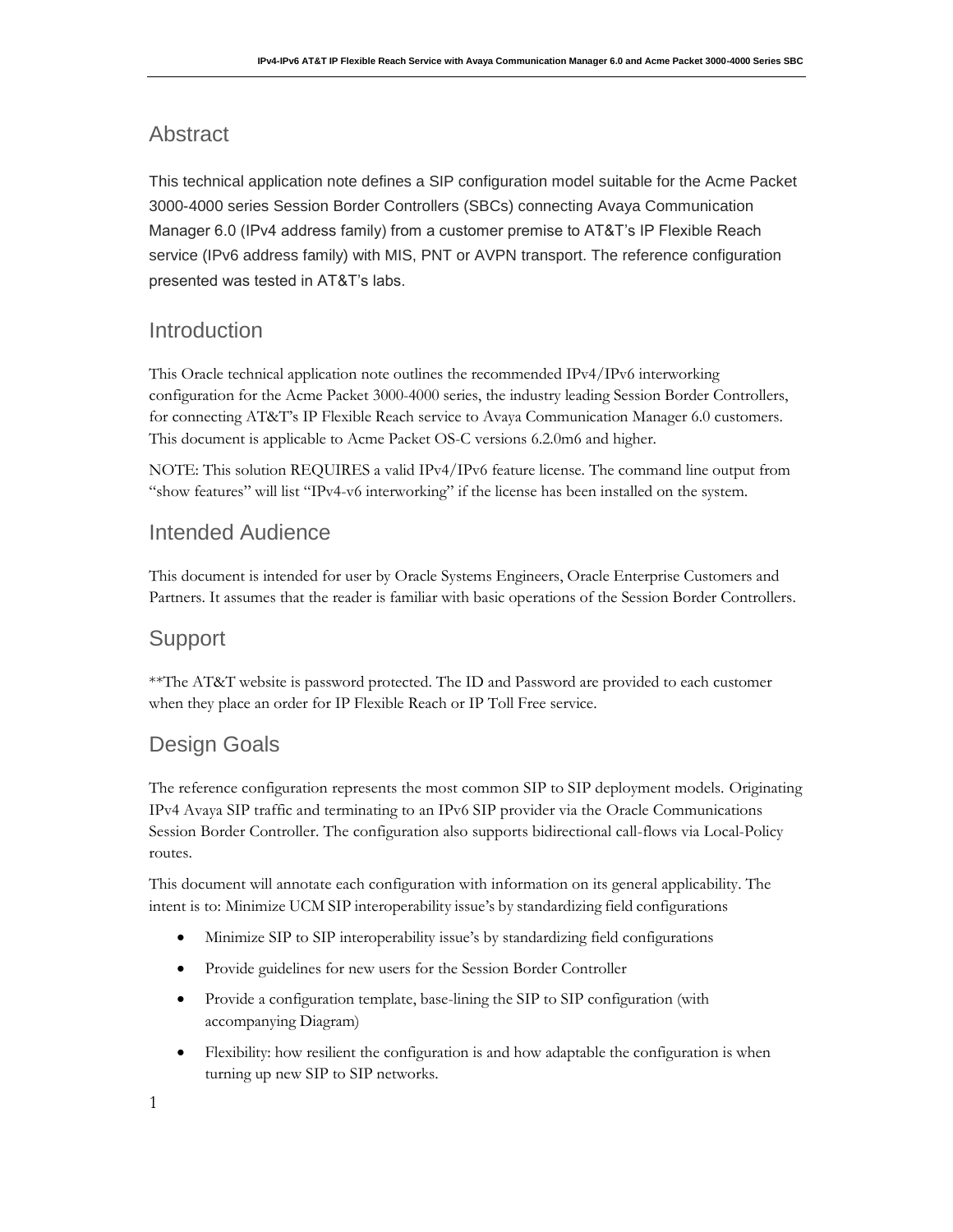Performance: minimize the use of unnecessary configuration objects

## <span id="page-4-0"></span>Reference Architecture

This section includes a reference architecture diagram, where the Session Border Controller is integrated as an Enterprise CPE Trunking Session Border Controller, performing SIP between Avaya Communication Manager 6.0 in the Enterprise and the AT&T Flexible Reach service.

The Avaya IPv4 Communication Manager peers with the IPv6 AT&T IP Flexible Reach service via the Oracle Communications Session Border Controller (as depicted below).

<span id="page-4-1"></span>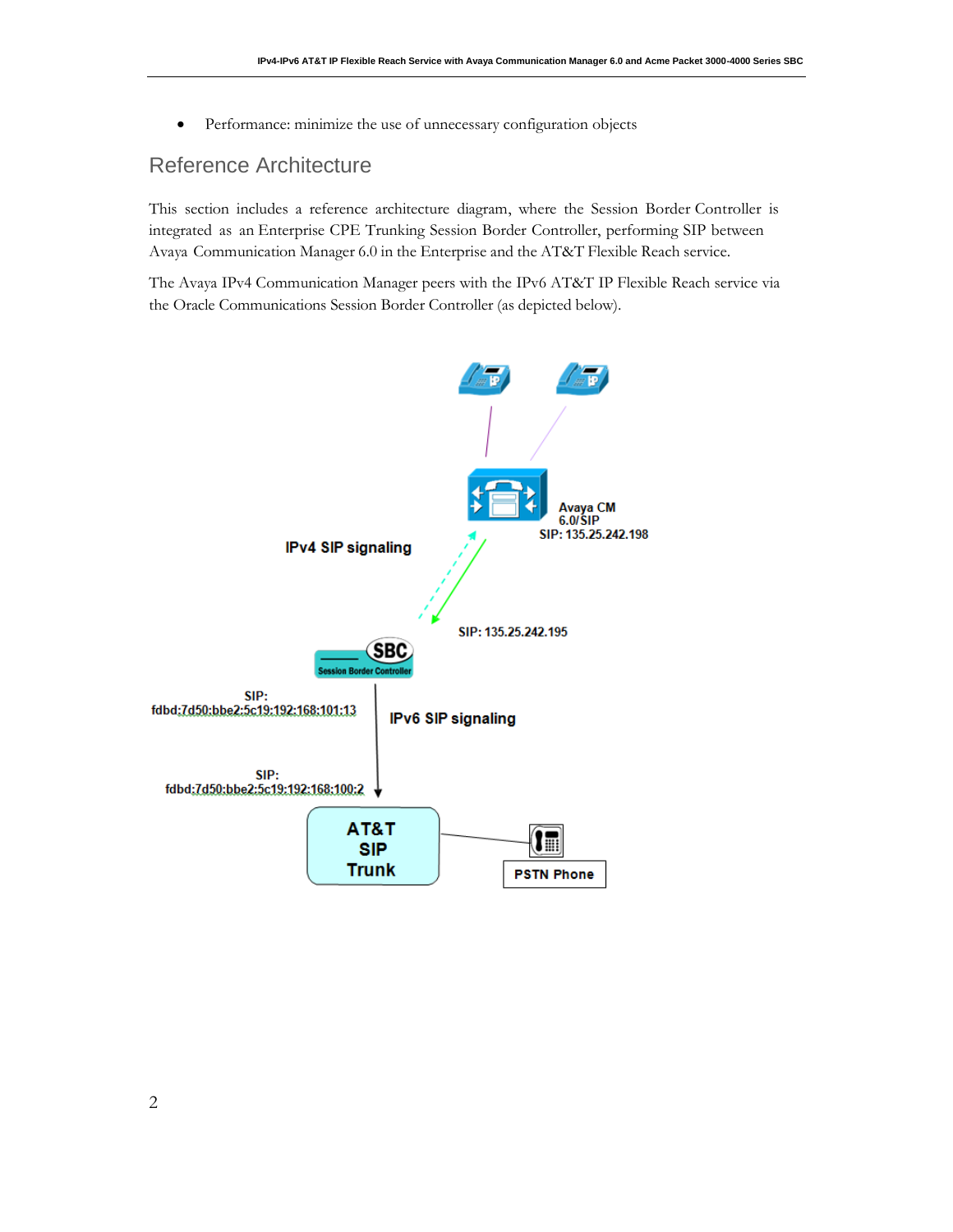## Service Requirements

This Below is a description of service requirements that must be adhered to for the solution to work as tested.

- If Avaya Aura® Communication Manager receives an SDP offer with multiple codecs, where at least two of the codecs are supported in the codec set provisioned on Avaya Aura® Communication Manager, then Avaya Aura® Communication Manager selects a codec according to the priority order specified in the Avaya Aura® Communication Manager codec set, not the priority order specified in the SDP offer. For example, if the AT&T IP Toll Free service offers G.711, G.729A, and G.729B in that order, but the Avaya Aura® Communication Manager codec set contains G.729B, G729A, and G.711 in that order, then Avaya Aura® Communication Manager selects G.729A, not G.711. The practical resolution is to provision the Avaya Aura® Communication Manager codec set to match the expected codec priority order in AT&T IP Toll Free SDP offers.
- G.726 codec is not supported between Avaya Aura® Communication Manager and the AT&T IP Toll Free service.
- G.711 faxing is not supported between Avaya Aura® Communication Manager and the AT&T IP Toll Free service. Avaya Aura® Communication Manager does not support the protocol negotiation that AT&T requires to have G.711 fax calls work. T.38 faxing is supported, as is Group 3 and Super Group 3 fax. Fax speeds are limited to 9600 in the configuration tested. In addition, Fax Error Correction Mode
- (ECM) is not supported by Avaya Aura® Communication Manager.
- Shuffling must be disabled on the Avaya Aura® Communication Manager "local" SIP trunk due to codec negotiation issues with Avaya SIP telephones.
- Avaya Aura® Communication Manager 6.0 inserts a leading plus sign to calling number headers by default (e.g. Update, From, PAI, Contact). The AT&T IP Toll Free service does not support the use of digit strings with a leading plus sign ("+") in headers containing calling numbers (Update in the case of the inbound only AT&T IP Toll Free service). The SIPmanipulation rules in the Acme Packet 3000/4000 will remove the leading plus sign ("+") before sending to AT&T's network.

### <span id="page-5-0"></span>Notes on Reference Configuration

In the configuration, the Realm labeled INSIDE, and its corresponding IPv4 SIP Interface address 135.25.242.195, is where the SIP signaling and eventual RTP (when signaling dictates RTP can start), will enter and exit the Session Border Controller. This address represents the Oracle Communications Session Border Controller's SIP Signaling target for the Avaya Communication Manager to signal to.

The Realm labeled OUTSIDE and its corresponding IPv6 SIP Interface address fdbd:7d50:bbe2:5c19:192:168:101:13, is where all SIP messaging enters and exits the Oracle Communications Session Border Controller to and from the AT&T network SIP Peering side.

The Local-Policy configurations route sessions to/from the Avaya CM to AT&T's network.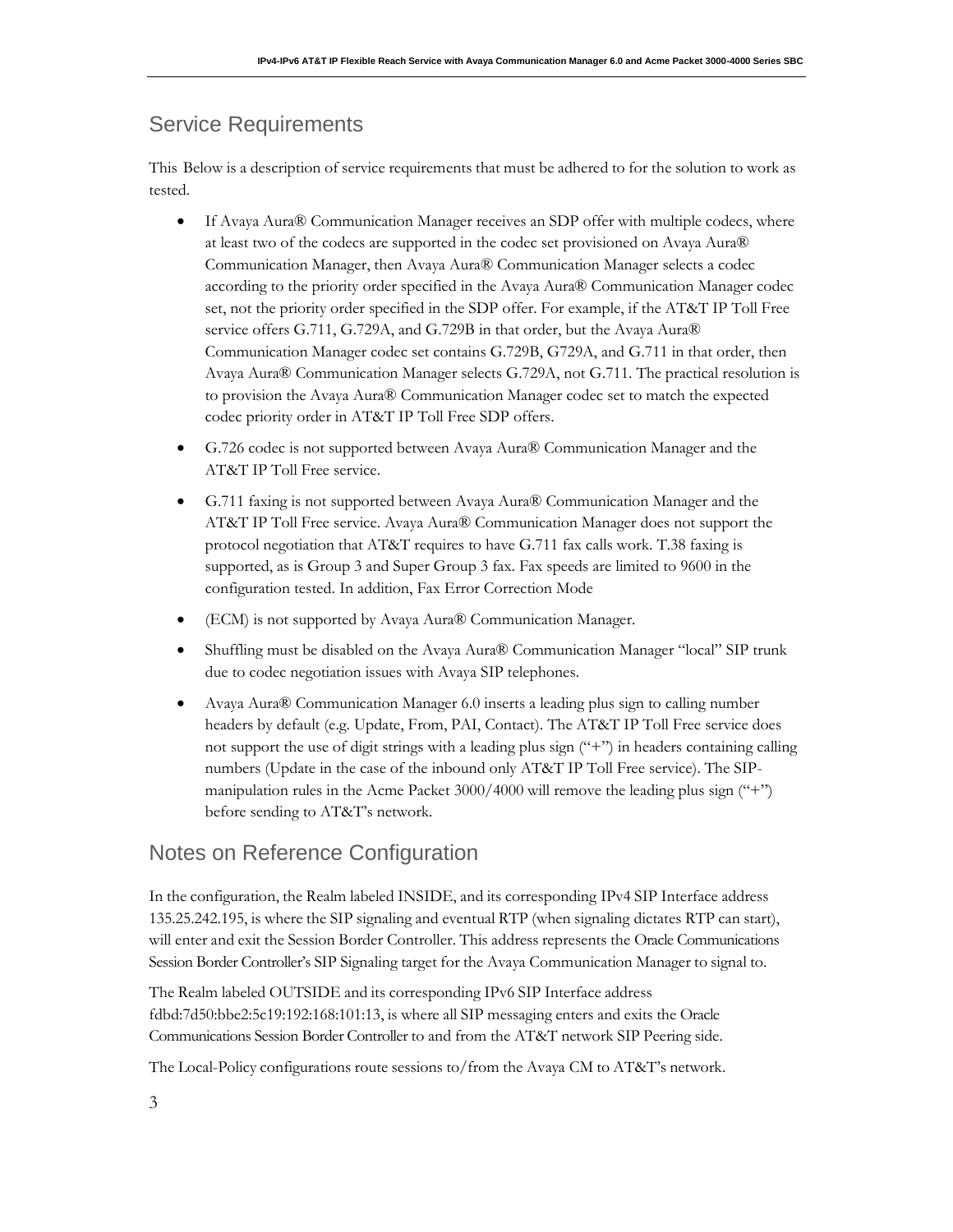NOTE: multiple PBXs can be supported on a common Acme Packet 3000/4000 by adding the following configuration elements for each new platform:

- Realm that faces the new PBX (i.e. INSIDE-new)
	- o The same Physical-Interface and Network-Interface may be used
- Realm that faces IP Flexible Reach (i.e. ATT-new)
	- o The same Physical-Interface and Network-Interface may be used
- SIP-interface that faces the new PBX (requires a new IP address for SIP-port)
- SIP-interface that faces IP Flexible Reach (requires a new IP address for SIP-port)
- Steering-Pool with the new "PBX facing" IP address and Realm
- Steering-Pool with the new "IP Flexible Reach facing" IP address and Realm
- Local-Policy with Source realm of new "PBX facing" realm and Next-Hop of AT&T facing IP address and Realm name
- Local-Policy with Source realm of new "AT&T facing" realm and Next-Hop of new PBX facing IP address and Realm name
- Session-Agent with new "PBX facing" IP address and Realm name

It should be noted that "platform specific" header manipulation rules and translation-rules should be configured under their respective SIP-INTERFACE rather than on a "global" level. This prevents unnecessary and potentially harmful SIP signaling modifications to the other PBX platforms that could cause certain call flows to fail.

#### **RFC1981 – Path MTU discovery protocol limitation**

<span id="page-6-0"></span>When a router receives an IPv6 message that is too big for the router's "outgoing link", the router will return an "ICMP too big" message. The IPv6 sender should then fragment the packet and resend it. When Oracle sends an IPv6 packet, it does not currently support the receipt of an ICMP too big message and the subsequent re-transmission of a fragmented version of the original IPv6 packet. The issue is most common when the "outgoing link" is an IPv4 tunnel. In a VoIP scenario, this large IPv6 packet will typically be an initial VoIP/SIP INVITE. If this situation occurs, the call being initiated by the INVITE will fail.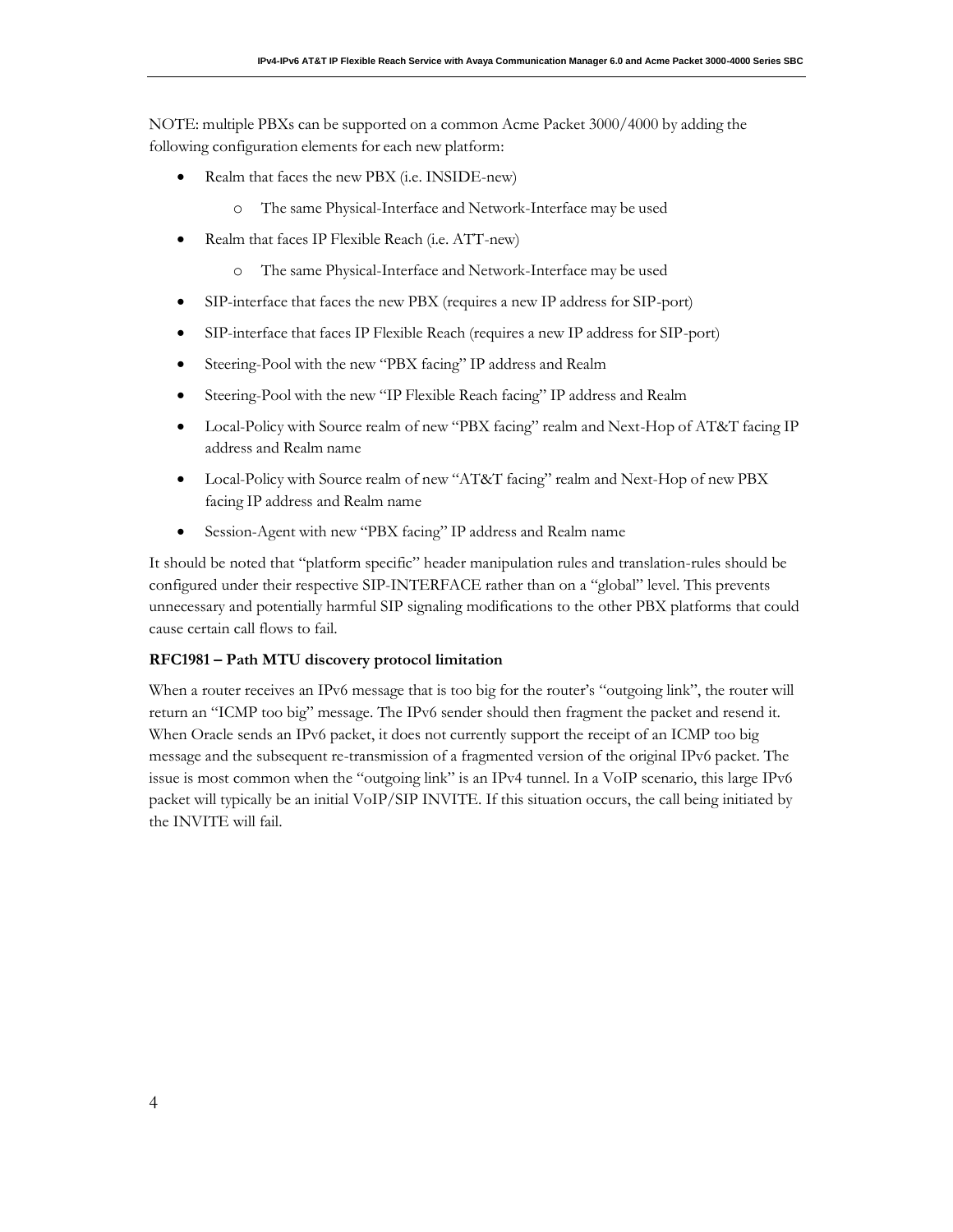# Normative References

[1] Oracle, "Acme Packet 4000 S-C6.2.0 ACLI Configuration Guide", 400-0061-62 Rev 2.20, Apr 2012. [2] Archer, M., "BCP SIP Peering Configuration", 520-0038-01, Mar 2010

## <span id="page-7-0"></span>Author's Address

Nate Denbow email[:nathan.denbow@oracle.com](mailto:nathan.denbow@oracle.com)

Oracle, Inc. 100 Crosby Dr Bedford, MA 01730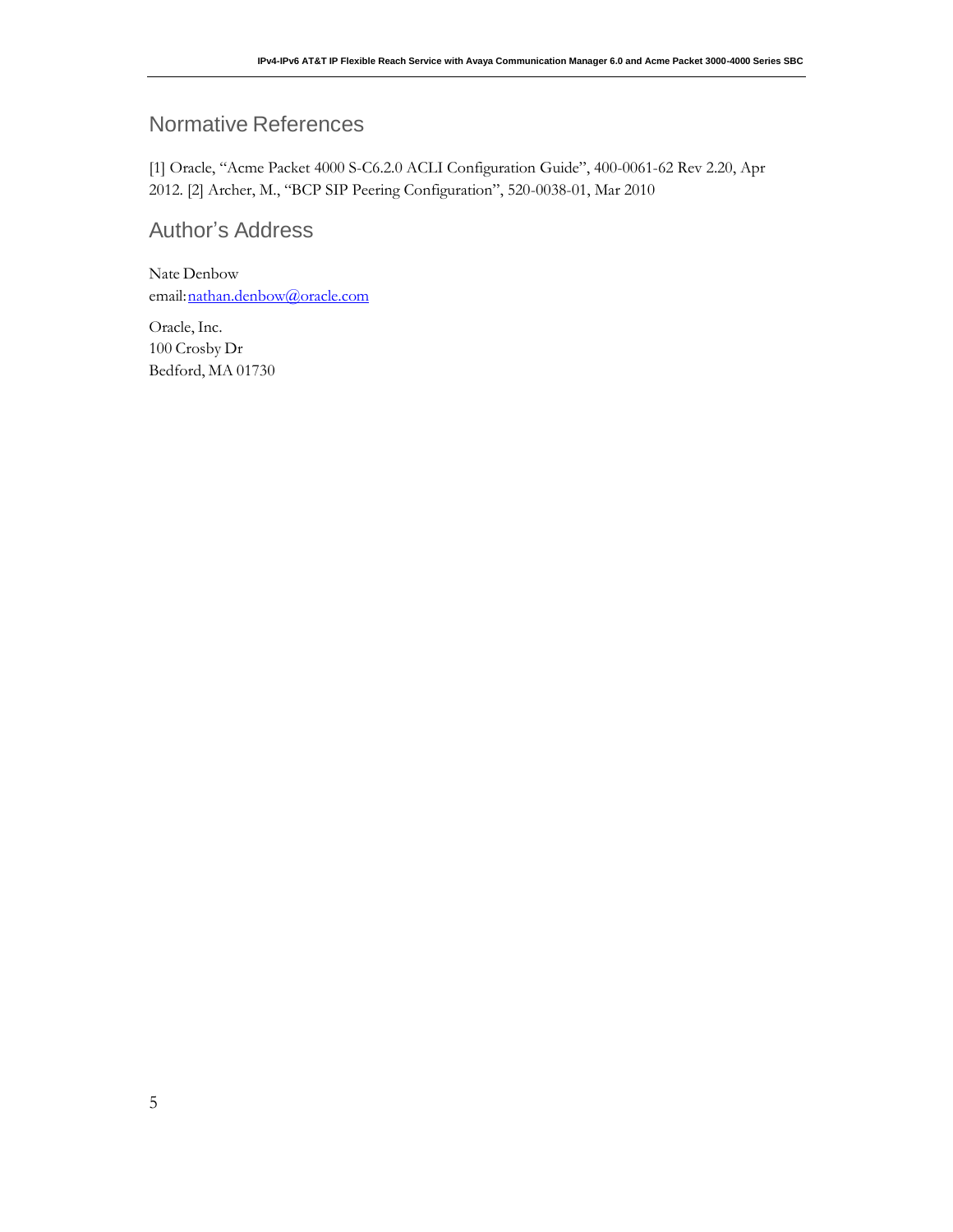# <span id="page-8-0"></span>Appendix A: Reference Diagram and Configuration

The Avaya CM peers with the AT&T IP Flexible Reach service via the Oracle Communications Session Border Controller (as depicted below):



| local-policy<br>from-address           |                                      |
|----------------------------------------|--------------------------------------|
| to-address                             | ż.                                   |
| source-realm                           | s.                                   |
| description                            | ATT                                  |
| activate-time<br>deactivate-time       | N/A<br>N/A                           |
| state<br>policy-priority               | enabled<br>none                      |
| last-modified-by<br>last-modified-date | admin@console<br>2011-11-29 08:27:50 |
| policy-attribute<br>next-hop           | 135.25.242.198                       |
| realm<br>action                        | AvavaCM<br>none                      |
| terminate-recursion<br><u>carrier</u>  | disabled                             |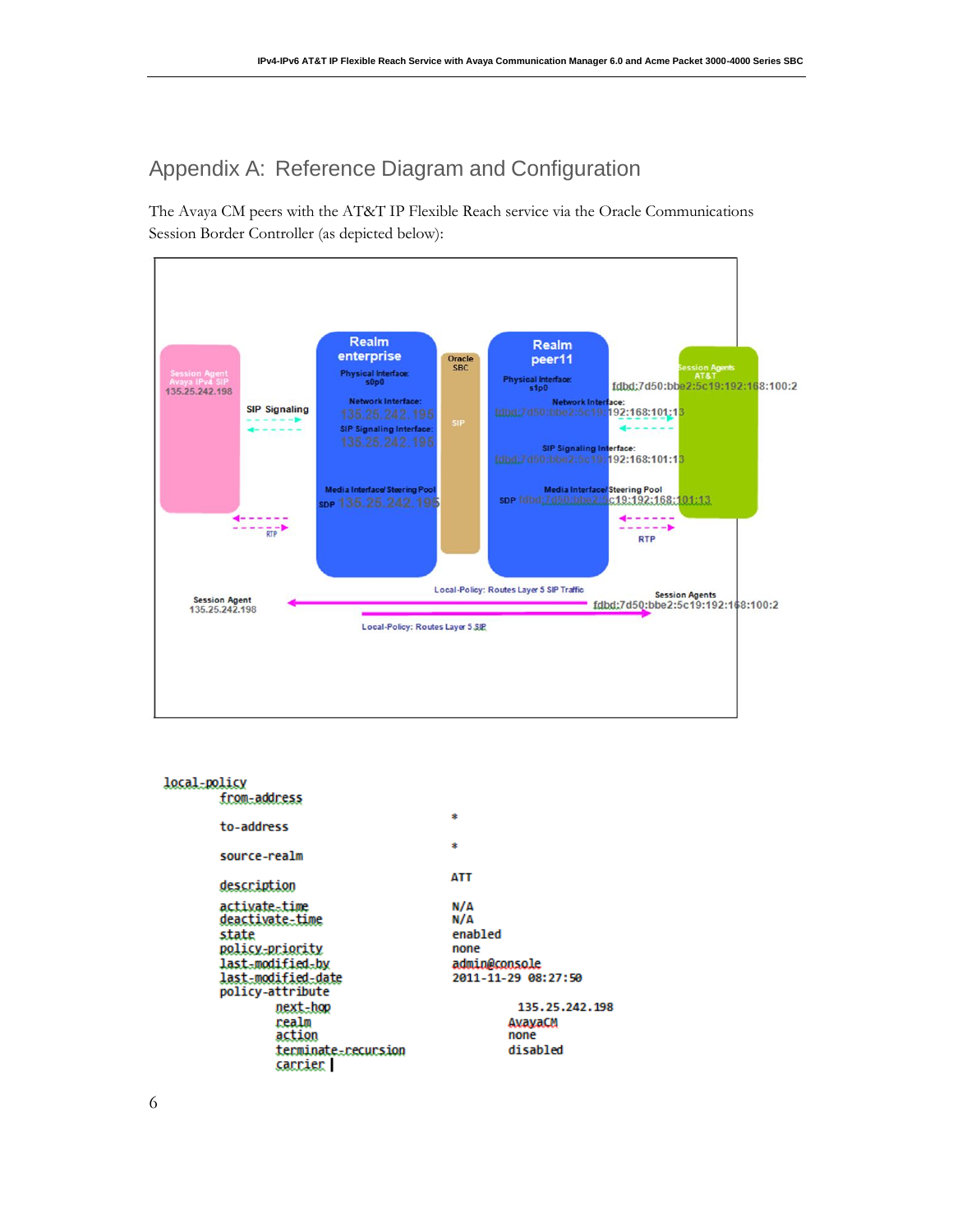|               | <u>start-time</u>                        |               | 0000                   |
|---------------|------------------------------------------|---------------|------------------------|
|               | end-time                                 |               | 2400                   |
|               | days-of-week                             |               | U-S                    |
|               | cost                                     |               | 10                     |
|               | app-protocol                             |               | <b>SIP</b>             |
|               | state                                    |               | enabled                |
|               | methods.                                 |               |                        |
|               | media-profiles.                          |               |                        |
|               | lookup.                                  |               | single                 |
|               | next-key                                 |               |                        |
|               |                                          |               | disabled               |
|               | elecistrilkue<br>eloc-str-match          |               |                        |
| local-policy  |                                          |               |                        |
|               | from-address.                            |               |                        |
|               |                                          |               |                        |
|               | to-address                               |               |                        |
|               |                                          |               |                        |
|               | source-realm                             |               |                        |
|               |                                          |               |                        |
|               | description                              | AvayaCM       |                        |
|               |                                          |               |                        |
|               | <u>activate-time</u>                     | N/A           |                        |
|               | deactivate-time                          | N/A           |                        |
|               | state                                    | enabled       |                        |
|               | policy-priority                          | none          |                        |
|               | last-modified-by                         | admin@console |                        |
|               | last-modified-date                       |               | 2011-09-28 08:20:21    |
|               | <u>policy-attribute</u>                  |               |                        |
|               | next-bop                                 |               | 2001:1890:1001:200e::7 |
|               | realm                                    |               | АТТ                    |
|               | action.                                  |               | none                   |
|               | terminate-recursion                      |               | disabled               |
|               | carrier                                  |               |                        |
|               | stact-time                               |               | 0000                   |
|               | end-time                                 |               | 2400                   |
|               | days-of-week                             |               | U-S                    |
|               | cost                                     |               | ø                      |
|               | app-protocol                             |               | STP                    |
|               | state                                    |               | enabled                |
|               | methods.                                 |               |                        |
|               | media-profiles                           |               |                        |
|               | lookup.                                  |               | single                 |
|               | next-key                                 |               |                        |
|               | elocastralkup                            |               | disabled               |
|               | elos-str-match                           |               |                        |
| media-manager |                                          |               |                        |
|               | state                                    | enabled       |                        |
|               | latching                                 | enabled       |                        |
|               | <u>flow-time-limit</u>                   | 999999999     |                        |
|               |                                          |               |                        |
|               | initial-guand-timen<br>subsg-guard-timer | 300<br>300    |                        |
|               |                                          |               |                        |
|               | tcn-flow-time-limit                      | 86400<br>300  |                        |
|               | <u>tcp-initial-guard-timer.</u>          |               |                        |
|               | <u>tcp-subsq-guard-timer</u>             | 300           |                        |
|               | tagenumbereafeportsepereflow             | 2             |                        |
|               | bot-rtcg                                 | disabled      |                        |
|               | algd-log-level.                          | <b>NOTICE</b> |                        |
|               | obad-log-level                           | <b>NOTICE</b> |                        |
|               | red-flow-port                            | 1985          |                        |
|               | <u>red-mecn-port</u>                     | 1986          |                        |
|               | red-max-trans                            | 10000         |                        |
|               | red-sync-start-time                      | 5000          |                        |
|               | red-sync-comp-time                       | 1000          |                        |
|               | media-policing                           | enabled       |                        |
|               | max-signaling-bandwidth                  | 10000000      |                        |
|               | max-untrusted-signaling                  | 100           |                        |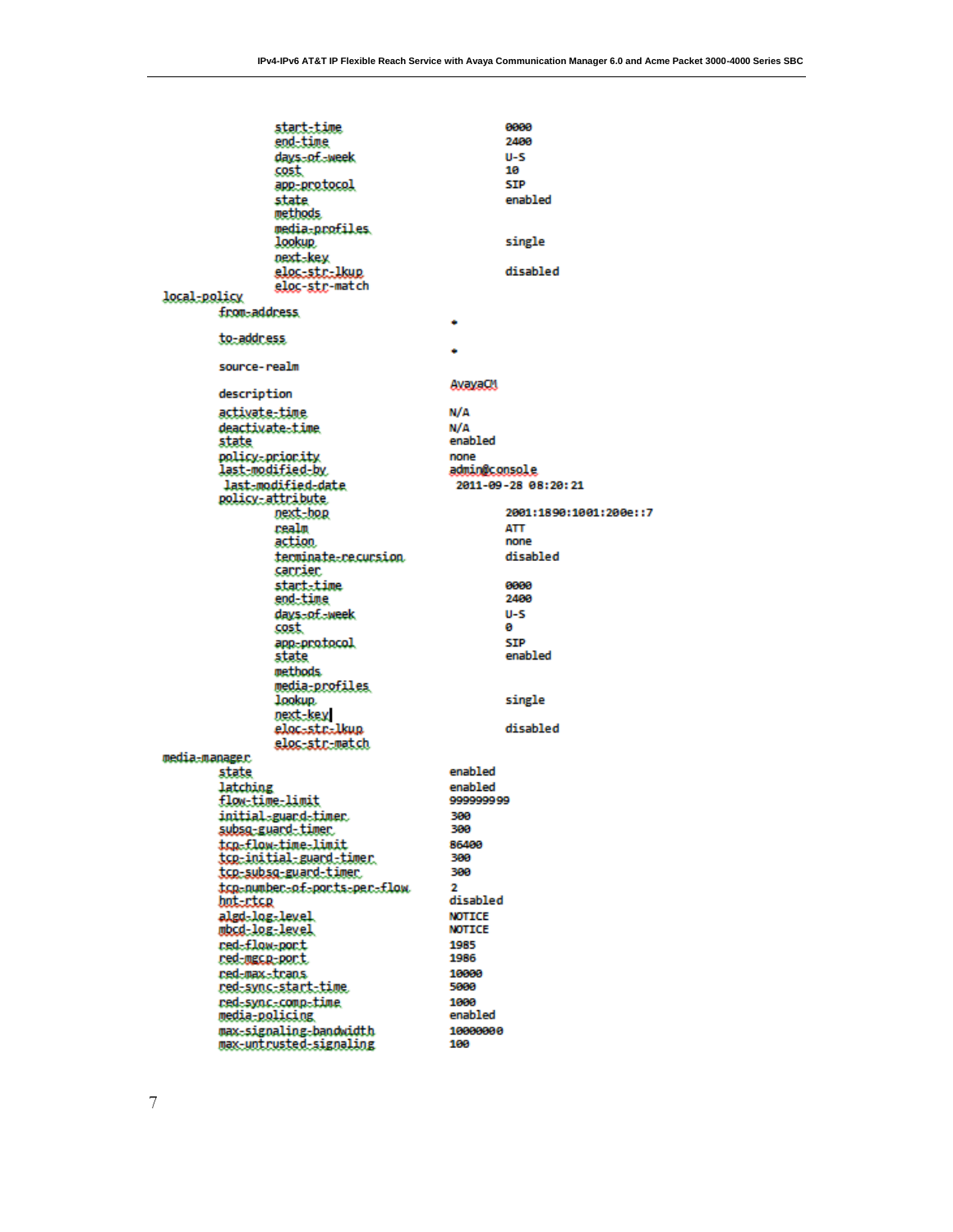min-untrusted-signaling 30 ø app-signaling-bandwidth tolerance-window. 30 ctcg-rate-limit  $\bullet$ enabled trap-on-demote-to-deny syslog-on-demote-to-deny disabled syslog-on-demote-to-untrusted disabled min-media-allocation 2000 min-trusted-allocation 4000 deny-allocation 64000 disabled anonymous-sdp arn-msg-bandwidth 32000 fragment-msg-bandwidth ø rfc2833-timestamp disabled default-2833-duration 169 rfc2833-end-pkts-only-for-non-sig enabled disabled translate-non-rfc2833-event disabled media-supervision-traps dosalg-server-failover disabled admin@console last-modified-by. last-modified-date 2011-05-26 13:19:34 network-interface **ATT** name a sub-port-id description hostname fdbd:7d50:bbe2:5c19:192:168:101:13/112 ip-address pri-utility-addr. sec-utility-addr. fdbd:7d50:bbe2:5c19:192:168:101:1 gateway. sec-gateway gw-beartbeat disabled state heartbeat. ø ø retry-count. retry-timeout  $\mathbf 1$ bealth-score ø dos-in-primary dns-ip-backup1 dns-ip-backup2 dos-domain dos-timeout 11 hip-ip-list fdbd:7d50:bbe2:5c19:192:168:101:13 ftp-address fdbd:7d50:bbe2:5c19:192:168:101:13 ismo-address. somp-address telnetaddress ssh-address last-modified-by. admin@console last-modified-date 2011-02-23 12:18:42 network-interface **AvayaCA** name sub-port-id a description hostname ip-address 135.25.242.195 pri-utility-addr sec-utilityaddr. 255.255.255.224 netmask 135.25.242.193 gateway sec-gateway gw-heartbeat disabled state **beactbeat** ø retry-count a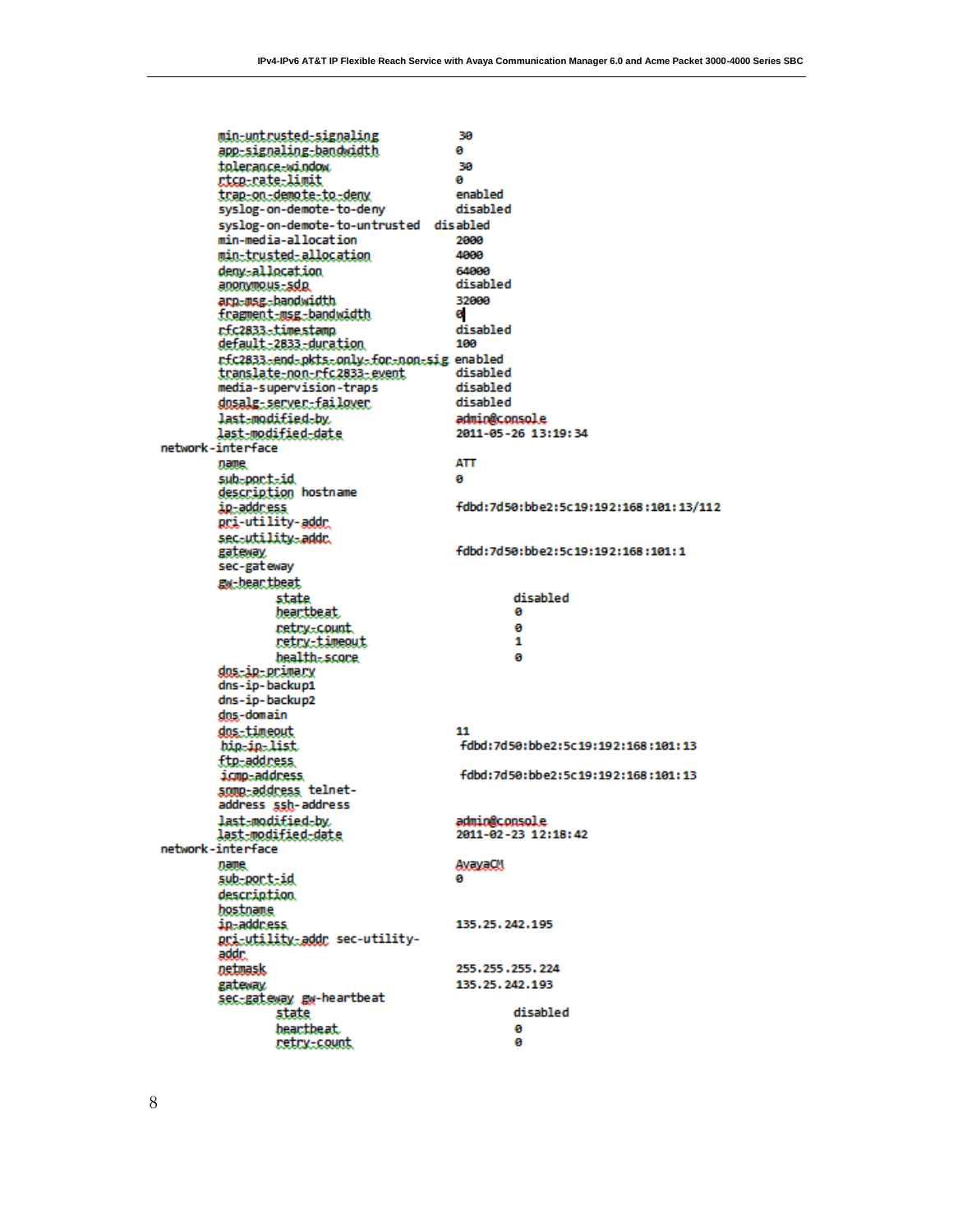1

retry-timeout health-score dos-ip-primary dns-ip-backup1 dns-ip-backup2 dns-domain dns-timeout hip-ip-list ftp-address icmo-address snmp-address telnet-address ssh-address last-modified-by last-modified-date physinterface name operation-type. port slot. virtual-mac admin-state. auto-negotiation duplex-mode. speed overload-protection last-modified-by last-modified-date phy-interface name operation-type. port. slot. virtual-mac admin-state. auto-negotiation duplex-mode. speed overload-protection last-modified-by last-modified-date realm-sonfig identifier <u>description</u> addc-prefix network-interfaces mm-in-realm mm.in.network mmusame.ip mm.in.system **but section that** msm-release generate=UDR=checksum max-bandwidth fallback-bandwidth max-priority-bandwidth max-latency. max-jitter max-packet-loss observ-window-size pacenterealm dos-realm media-policy media-sec-policy

ø 11 135.25.242.195 135.25.242.195 135.25.242.195 135.25.242.195 admin@console 2011-11-01 09:26:05 **AvayaCM** Media ø ø enabled disabled **FULL** 100 disabled admin@console 2009-04-28 14:29:07 **ATT** Media ø  $\mathbf{1}$ enabled disabled **FULL** 100 disabled admin@console 2011-02-28 11:07:18 **ATT** fdbd:7d50:bbe2:5c19:192:168::/64 ATT;Q. enabled enabled enabled enabled disabled enabled disabled ø ø ø ø ø Ø ø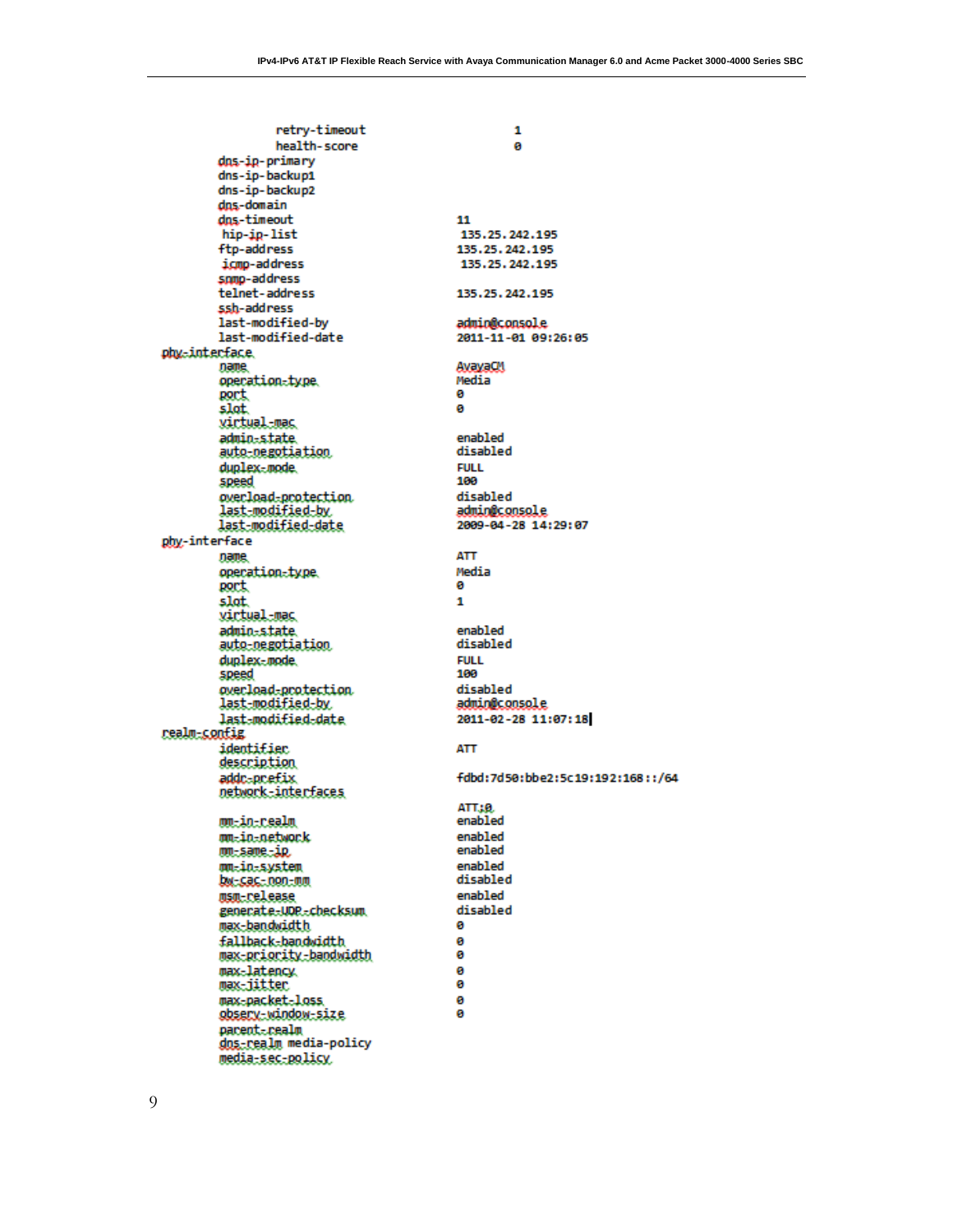in-translationid outtranslationid inmanipulationid outmanipulationid manipulation-string manipulation-pattern class-profile average-rate-limit ø access-control-trust-level. none invalid-signal-threshold ø maximum-signal-threshold ø untrusted-signal-threshold. ø nat-trust-threshold ø 30 deny-period sac-failure.threshold ø untrust-cac-failure-threshold 0 ext-policy-sur diam-e2-address-realm disabled symmetric-latching disabled paisstrip trunk-context early-media-allow both enforcement-profile additionalprefixes restricted-latching. none restriction-mask 32 enabled accounting-enable none user-sas-mode user-cac-bandwidth. ø user-cac-sessions ø ismp-detect-multiplier ø icmp-advertisement-interval ø icmp-target-ip monthly-minutes a net-management-sontrol disabled delay-media-update disabled disabled refer=call=transfer disabled dyn-refer-term codec-policy disabled codec-manip-in-realm constraint-name call-recording-server-id xng-unknown xnq-state hairpin-id G) stun-enable. disabled stun-server-ip  $0.0.0.0$ stun-server-port. 3478  $0.0.0.0$ stun-changed-ip stun-changed-port 3479 match-media-profiles gos-constraint sip-profile sip-isup-profile block-rtca disabled disabled lasthide-egress-media-update admin@console modified-by last-modified-date 2011-09-01 05:07:28 realm-config identifier **AvayaCM** description addr-prefix 0.0.0.0 network-interfaces. AvayaCM:0 mm.in.cealm disabled mm-in-network enabled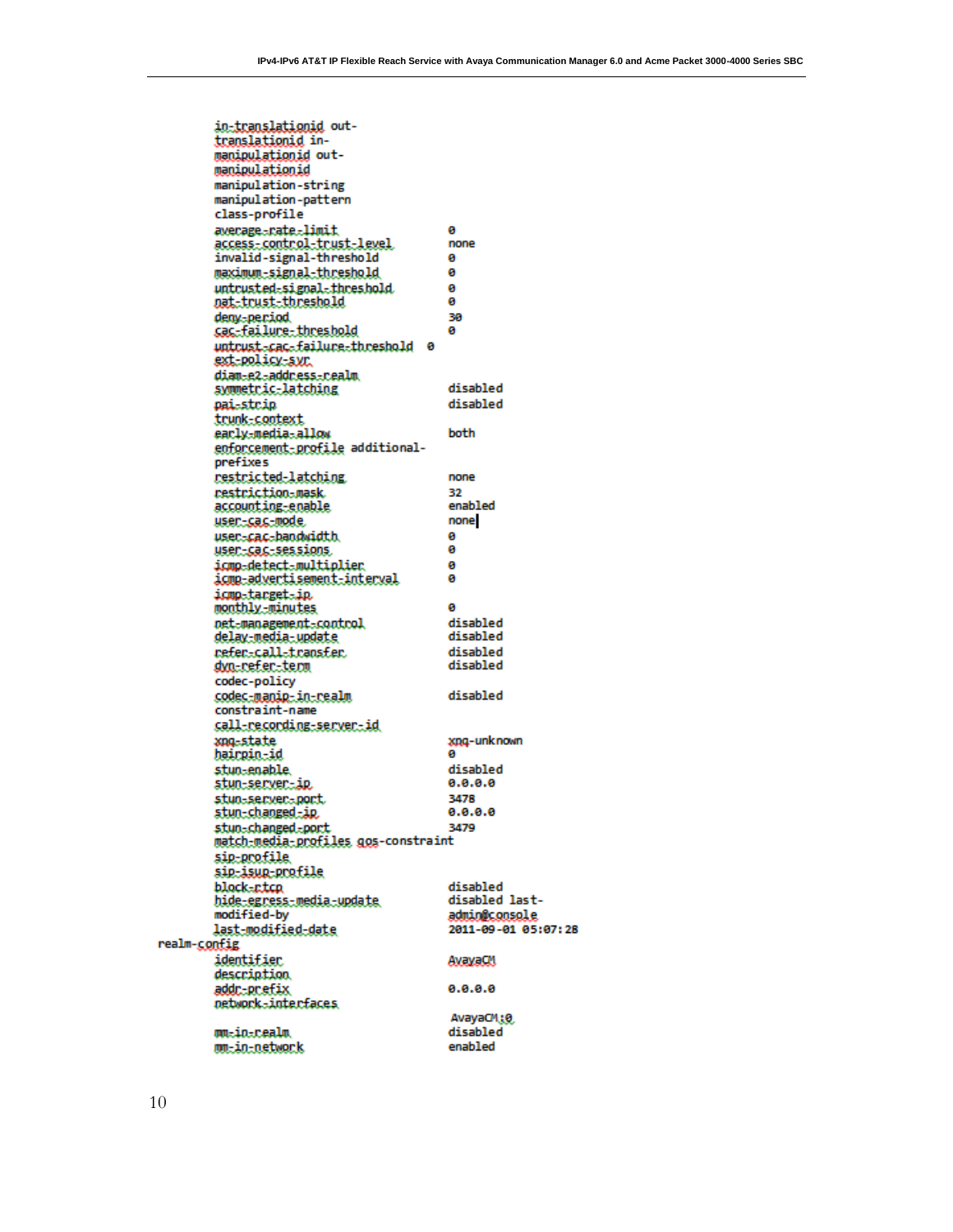enabled **musane-ip** enabled mm.in.system **bu-сас-лоп-лл** disabled disabled msm-release disabled generate-UDP-checksum max-bandwidth ø fallback-bandwidth ø max-priority-bandwidth ø ø max-latency max-jitter ø max-packet-loss ø observ-window-size ø parent-realm dos-realm | media-policy media.sec.policy in-translationid outtranslationid inmanipulationid outmanipulationid manipulation-string manipulation-pattern class-profile avecage-rate-limit Ø access=control=trust=level none invalid-signal-threshold ø maximum-signal-threshold ø untrusted-signal-threshold ø ø oat-trust-threshold deny-period 30 cacafailuceathreshold ø untrust-cac-failure-threshold ø ext-policy-sur diam-e2-address-realm symmetric-latching disabled disabled <u>pai-strip</u> trunk-context early-media-allow both enforcement-profile additional-prefixes. restricted-latching. none restriction-mask 32 enabled accounting-enable none user-sas-mode. user-cac-bandwidth. ø ø USBC: 606:58851005 ismp-detect-multiplier. 0 iome-advertisement-interval ø icmp-target-ip. monthly-minutes ø disabled net-management-control delay-media-update disabled disabled refer-sall-transfer disabled dyn-refer-term codec-policy codec-manip-in-realm disabled constraint-name call-recording-server-id xog-state xng-unknown hairpin-id Ø stun-enable disabled 0.0.0.0 stun-server-ip 3478 stun-server-port stun-changed-ip.  $0.0.0.0$ stun-changed-port 3479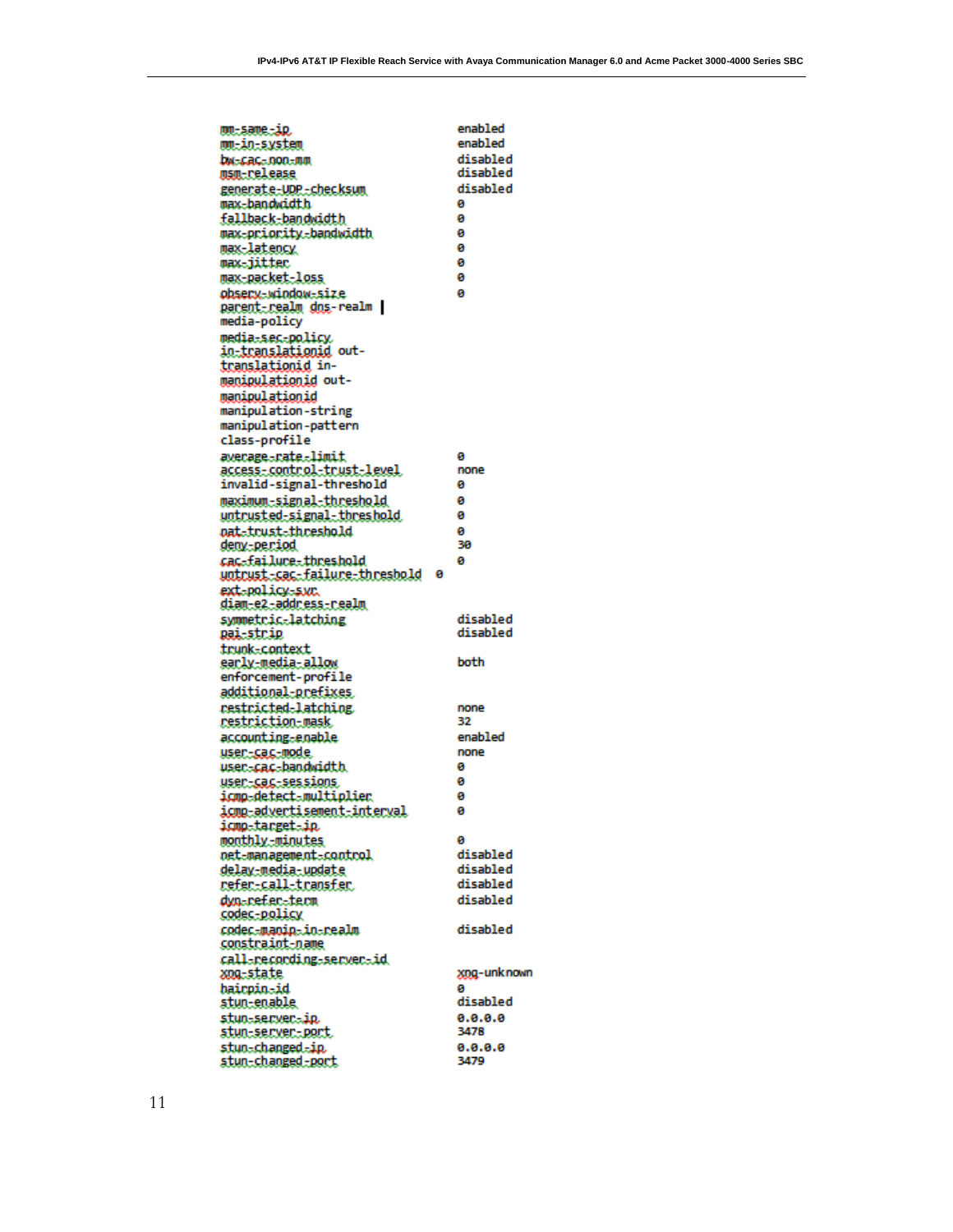|               | matchimediatprofiles gos-<br>constraint       |                                           |  |
|---------------|-----------------------------------------------|-------------------------------------------|--|
|               | sipsprofile<br>sip-isup-profile               |                                           |  |
|               | block-xtcp                                    | disabled                                  |  |
|               | hide-egress-media-undate                      | disabled                                  |  |
|               | last-modified-by                              | admin@console                             |  |
|               | last-modified-date                            | 2011-09-01 05:08:05                       |  |
| session-agent |                                               |                                           |  |
|               | hostname                                      | fdbd: 7d50 :bbe2: 5c19 :192: 168 : 100 :2 |  |
|               | ig-address                                    |                                           |  |
|               | port                                          | 5060                                      |  |
|               | state                                         | enabled                                   |  |
|               | app.pxot.coml                                 | STP                                       |  |
|               | app-type                                      |                                           |  |
|               | txanspoxt-method                              | UDP                                       |  |
|               | realm-id                                      | ATT                                       |  |
|               | egress-realm-id                               |                                           |  |
|               | <u>description</u><br>carriers                |                                           |  |
|               | allommext-hop-lp                              | enabled                                   |  |
|               |                                               | di cabled                                 |  |
|               | constxaints<br>max-sessions                   | o                                         |  |
|               | maxtinboundtsessions                          | o                                         |  |
|               | max-qutbound-sessions.                        | 0                                         |  |
|               | max-burst-xate                                | o                                         |  |
|               | max-inhound-burst-rate                        | ٥                                         |  |
|               | max-outbound-hurst-rate                       | 0                                         |  |
|               | max-sustain-xate                              | ۵                                         |  |
|               | max-inhound-sustain-rate                      | ٥                                         |  |
|               | max-outbound-sustain-rate                     | ٥                                         |  |
|               | mintseisures                                  | 5                                         |  |
|               | minsaak                                       | ٥<br>٥                                    |  |
|               | <u>time-to-xesume</u>                         | o                                         |  |
|               | ttrackesponse<br>intervice-period             | o                                         |  |
|               | burst=rate=xiodox                             | 0                                         |  |
|               | <u>sustain-rate-window</u>                    | o                                         |  |
|               | xeq-uxi-caxrier-mode                          | None                                      |  |
|               | RX93Ntmode redirect-                          |                                           |  |
|               | action                                        |                                           |  |
|               | <i>loose-xouting</i>                          | enabled                                   |  |
|               | send-media-session                            | enabled                                   |  |
|               | response-map ping-                            |                                           |  |
|               | method                                        | ٥                                         |  |
|               | ping-interval<br>ping-send-mode               | keep-alive                                |  |
|               | <u>ping-all-addresses</u>                     | disabled                                  |  |
|               | ping-in-service-response-codes                |                                           |  |
|               | suttaaxxisatxaapsnaatsedaa media-<br>profiles |                                           |  |
|               | intranslationid out-<br>translationid         |                                           |  |
|               | txusteme                                      | disabled                                  |  |
|               | request-uri-headers                           |                                           |  |
|               | stop- <u>requrse</u>                          |                                           |  |
|               | lacal-xesponse-map ping-                      |                                           |  |
|               | to-user-part ping-from-                       |                                           |  |
|               | user-part                                     |                                           |  |
|               | <b>listrustsme</b>                            | disabled                                  |  |
|               | in-manipulationid                             |                                           |  |
|               | out-maninulationid<br>manipulation-string     |                                           |  |
|               | manipulation-pattern                          |                                           |  |
|               | p-asserted-id                                 |                                           |  |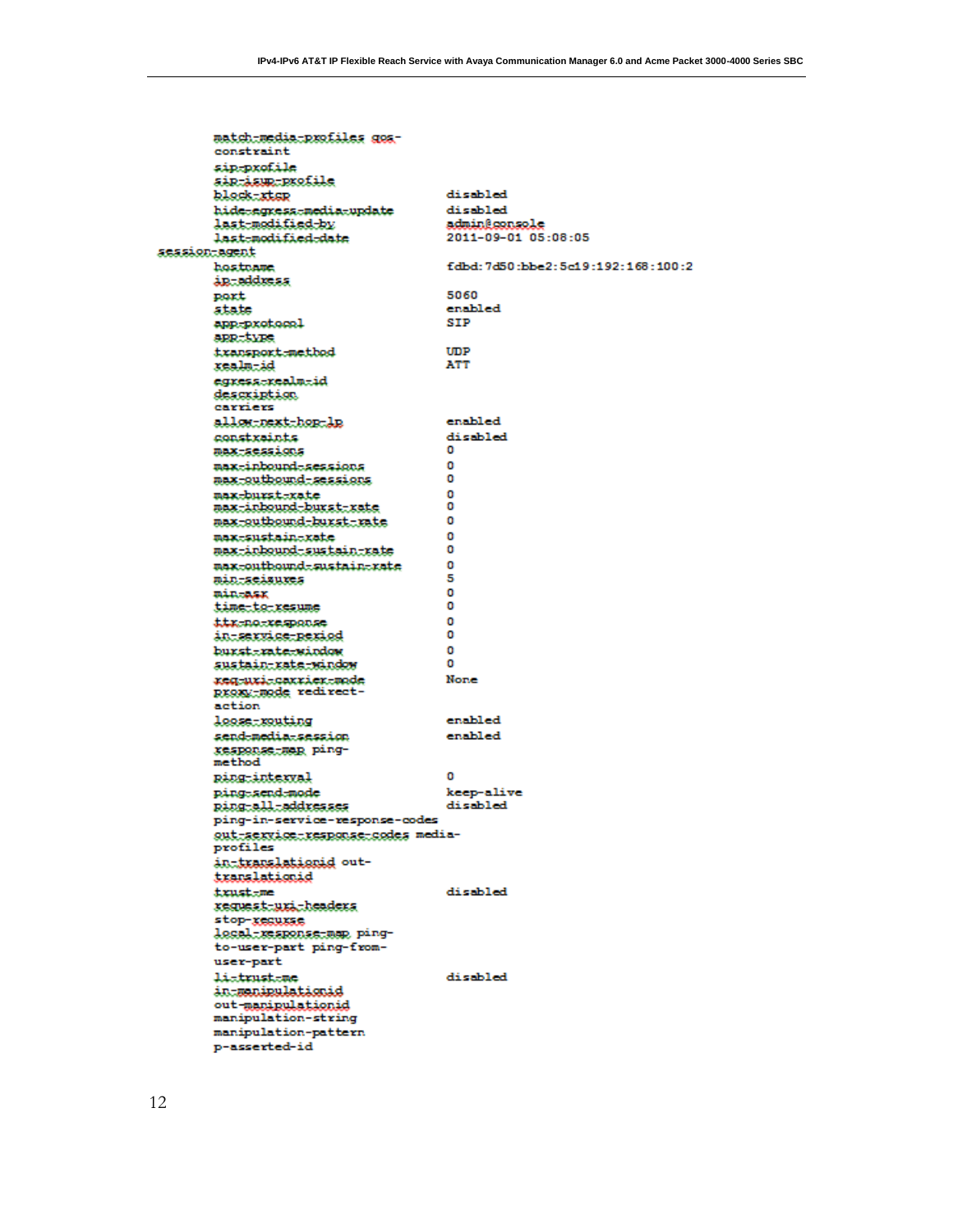trunk-group ø max-negisten-sustain-nate early-media-allow disabled invalidate-registrations rfc2833-mode none rfc2833-payload ø codec-policy enforcement-profile disabled refer=call=transfer **NONE** reuse=connections tcp-keepalive none top-reconn-interval ø max-register-burst-rate ø ø register-burst-window sip-profile sip-isup-profile last-modified-by admin@console last-modified-date 2011-02-21 17:04:57 session-agent bostname 135.25.242.198 ip-address 5060 port. enabled state app-protocol **STP** app-type **StatistCP** transport-method realmid sgress-realm-id description avaya sacriens allow-next-hop-lp. enabled disabled constraints max-sessions ø max-inbound-sessions ø max-outbound-sessions. ø ø max-bucst-cate max-inbound-burst-rate ø max-outbound-burst-rate ø ø max-sustain-rate max-inbound-sustain-rate ø max-outbound-sustain-nate ø min-seizures 5 Θ mineasc time-to-resume ø ttc:no:response ø ø in-service-period bucst-cate-window ø sustain-rate-window ø requuriscanniensmode None proxy-mode redirect-action Proxy loose-routing enabled enabled send-media-session response-map ping-method ping-interval ø keep-alive ping-send-mode ping-all-addresses disabled ping-in-service-response-codes out-serviceresponse-codes media-profiles in-translationid out-translationid enabled trusteme request-uri-headers.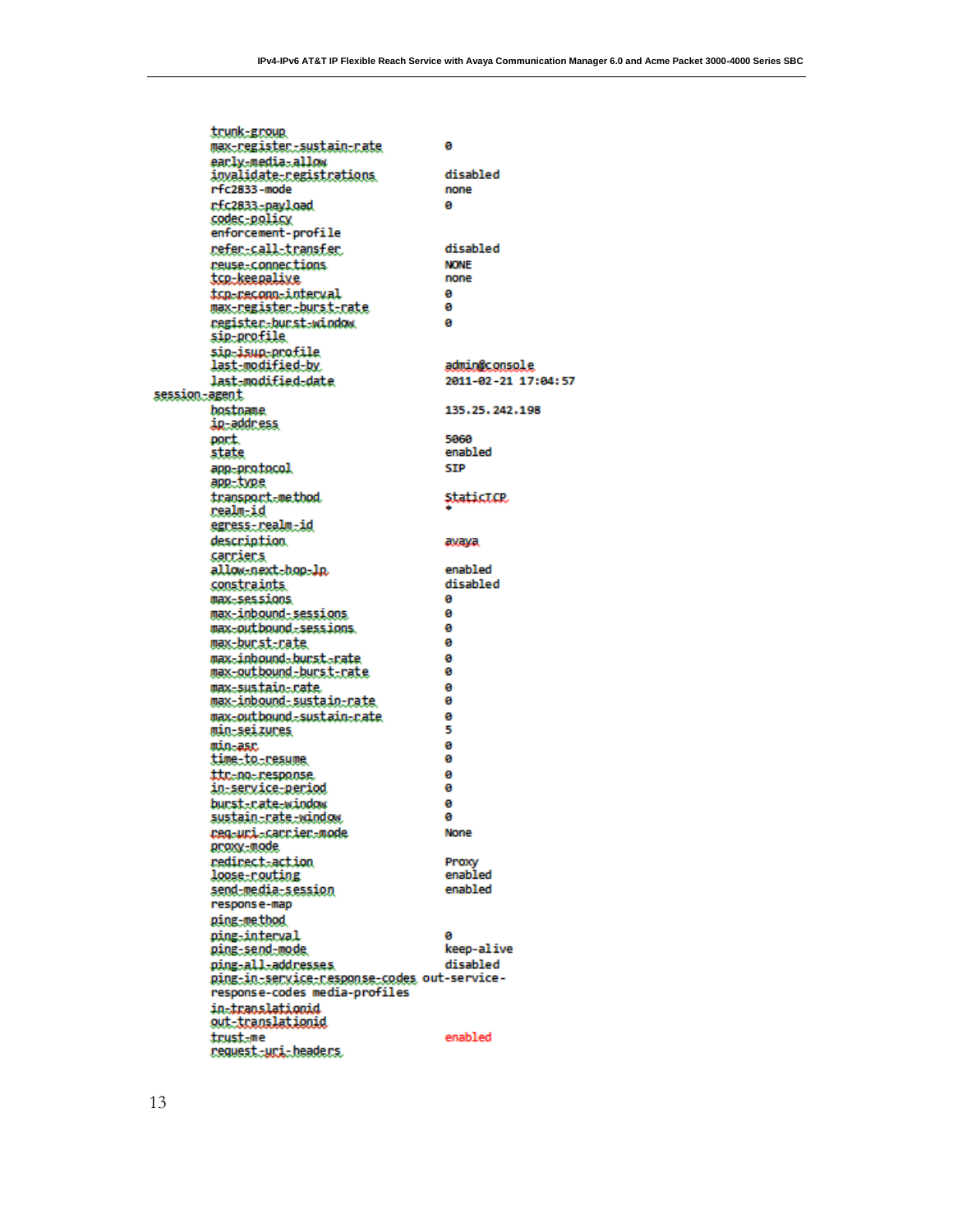stop-regurse local-response-map ping-touser-part ping-from-userpart li-trust-me disabled in-manipulationid out-manipulationid manipulation-string manipulation-pattern p-asserted-id trunk-group. max-register-sustain-rate ø early-media-allow invalidate-registrations disabled rfc2833-mode none rfc2833-payload ø codec-policy enforcement-profile refer-call-transfer. disabled reuse-connections TCP tcp-keepalive none tcp-reconn-interval ø max-register-burst-rate ø register-burst-window ø sip-profile sip-isup-profile last-modified-by admin@console last-modified-date 2011-11-29 08:28:04 session-agent hostname 2001:1890:1001:200e::7 ip-address 5060 port enabled state app-protocol **SIP** app-type transport-method **UDP ATT** realm-id egress-realm-id description carriers allow-next-hop-lp. enabled disabled constraints max-sessions ø max-inbound-sessions ø max-outbound-sessions. ø max-bucst-cate. ø max-inbound-burst-rate ø max-outbound-burst-rate ø max-sustain-rate ø max-inbound-sustain-rate ø max-outbound-sustain-nate ø min-seizures 5 ø mintasc time-to-resume. ø ø ttc.po.response. ø in-service-period ø burst-rate-window sustain-rate-window. ø reg-uri-carrier-mode None proxy-mode redirect-action loose-couting enabled enabled send-media-session response-map ping-method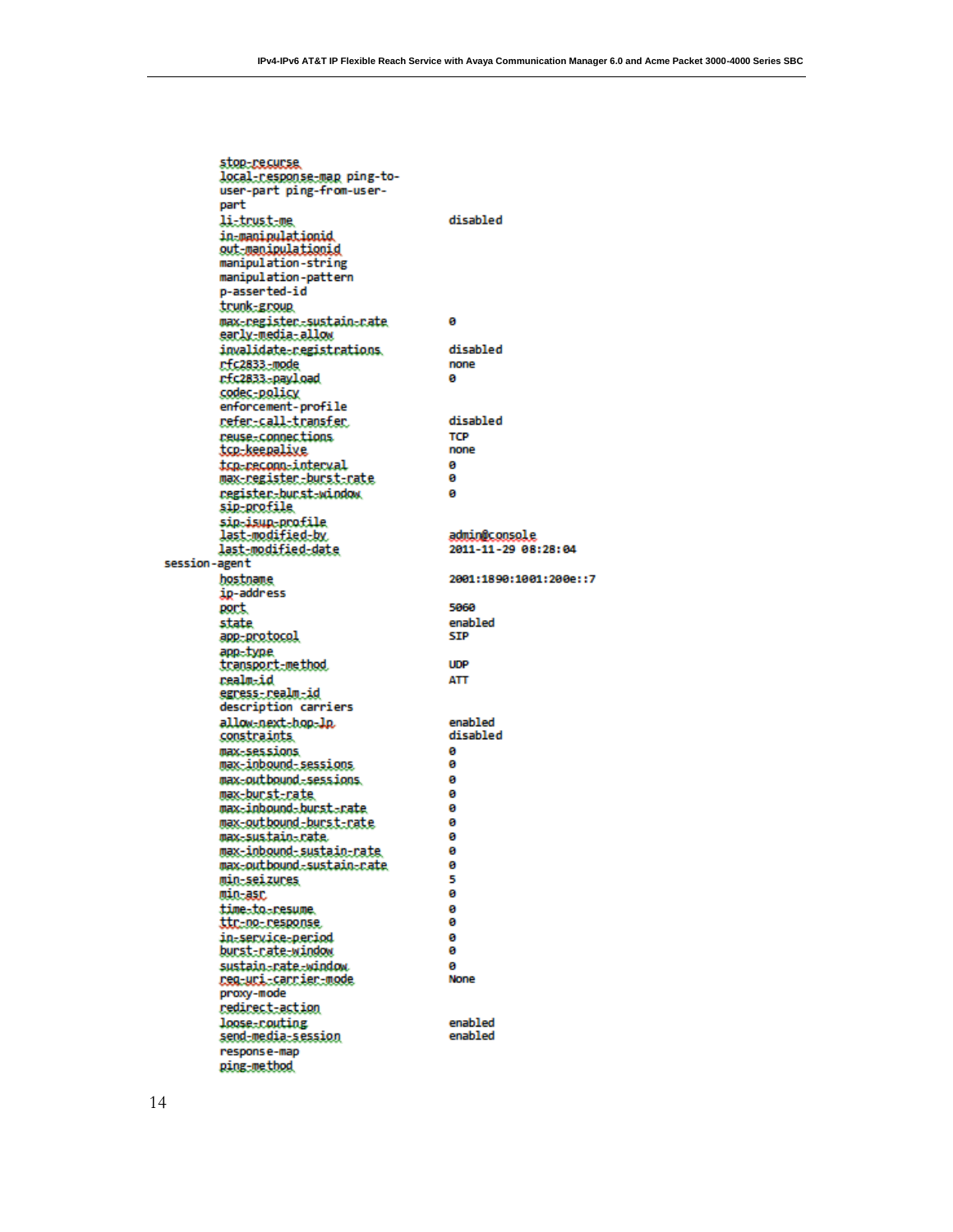ping-interval ø keep-alive ping-send-mode ping-all-addresses disabled ping-in-service-response-codes out-serviceresponse-codes media-profiles in-translationid out-translationid disabled trust-me request-uni-headers stor-regurse local=response=map ping-to-user-part ping-from-user-part li-trust-me disabled in-manipulationid out-manipulationid manipulation-string manipulation-pattern p-asserted-id trunk-group. max-register-sustain-rate ø sarly-media-allow disabled invalidate-registrations. rfc2833-mode none r:fc2833.-payl.oad ø codec-policy enforcement-profile refer=call=transfer. disabled reuse-connections **NONE** tcp-keepalive none ø tcg-reconn-interval max-register-burst-rate ø ø register-burst-window sip-profile. sin-isun-profile last-modified-by admin@console last-modified-date 2011-05-12 15:35:23 sip-config enabled state operation-mode. dialog enabled dialog-transparency. home-realm-id egress-realm-id **AvayaCM** Public nat-mode. registrar-domain registrar-host registrar-port ø always register-service-route init-timen 500 4000 max-timer trans-expire 10 180 imvite-expire inactive-dynamic-conn. 32 enforcement-profile pac-method 10 pac-interval **PropDist** pac-strategy. pac-load-weight 1 pac-session-weight 1 pac-route-weight 1 pac-callid-lifetime 600 pac-user-lifetime 3600 1988 red-sip-port 10000 red-max-trans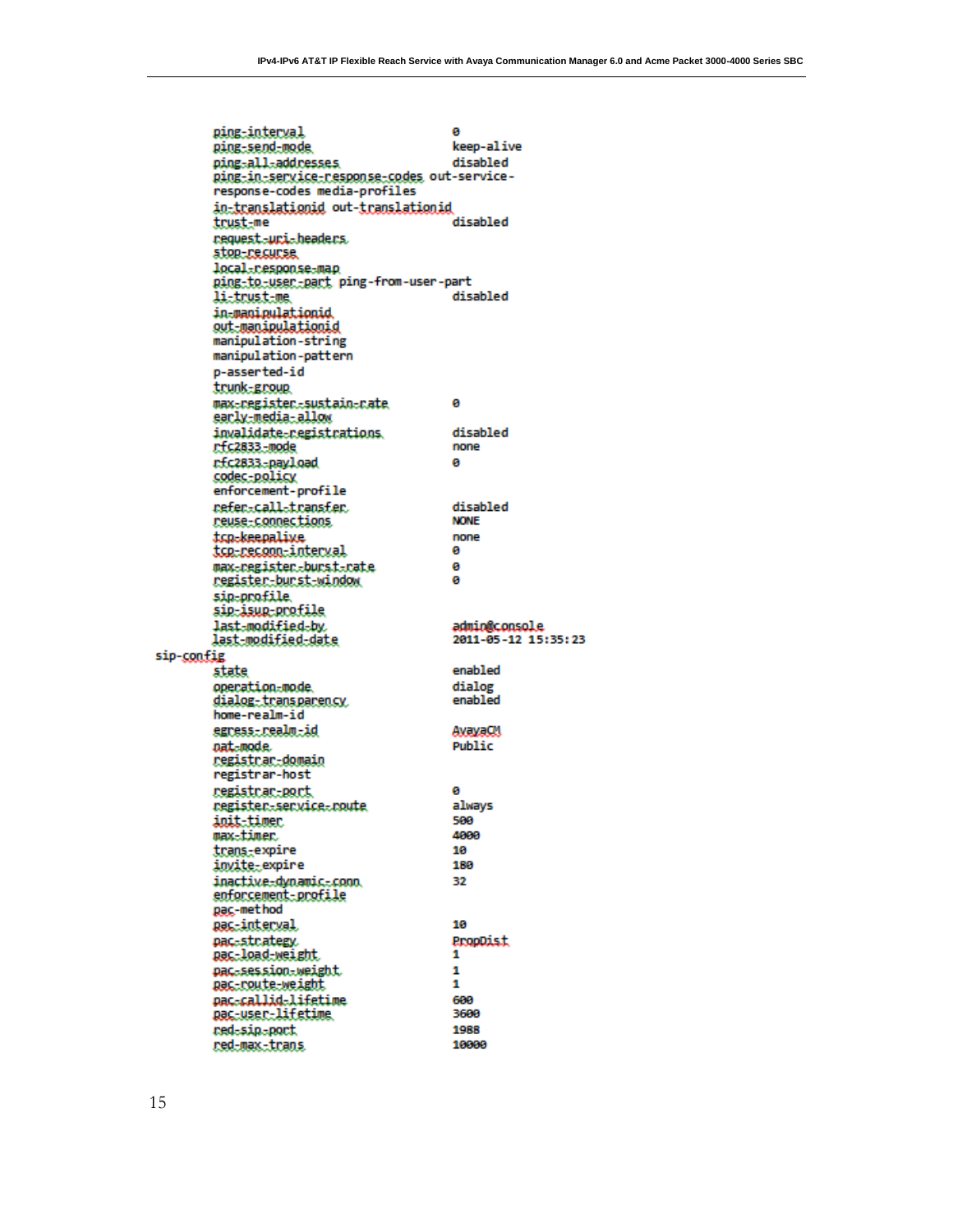5000 red=sync=start=time 1000 red-sync-comp-time add-reason-beader. disabled 4096 sip-message-len disabled soum-sag-match extra-method-stats disabled cph-feature disabled 05ep-user-sessions-rate ø nsep-sa-sessions-rate ø registration=cache=limit ø disabled register.use.to.for.lp add-prov-to-tag=no options. max-udp-length=0 set-inv-exp-at-100-resp disabled refer-arc-routing add-ucid-header disabled proxy-sub-events, disabled pass-gruu-contact disabled sag-lookup-on-redirect set-disconnect-time-on-bye disabled admin@console last\_modified\_by 2011-09-01 05:03:41 last-modified-date sip-feature Replaces name realm support-mode.inbound Pass require-mode-inbound Pass proxyrequire-mode-inbound Pass supportmode-outbound Pass require-mode-outbound Pass proxy-require-mode-outbound Pass last-modified-by admin@console 2011-02-25 11:46:10 last-modified-date sig-interface enabled state **AvavaCM** realm-id description. sip-port address. 135.25.242.195 5060 port. **TCP** transport-protocol tls: profile allow-anonymous.  $a11$ ims-aka-profile carriers ø trans-expire invite-expire ø max-redirect-contacts. ø proxy-mode redirect-action contact-mode none nat-traversal none 30 nat-interval tcg-pat-interval 90 disabled registration-caching 300 min-reg-expire 3600 registration-interval coute-to-registrar. disabled disabled secured-network disabled telucisscheme <u>uci-fada-domain</u>  $a11$ trust-mode max-nat-interval 3600 nat-int-increment 10 30 nat-test-increment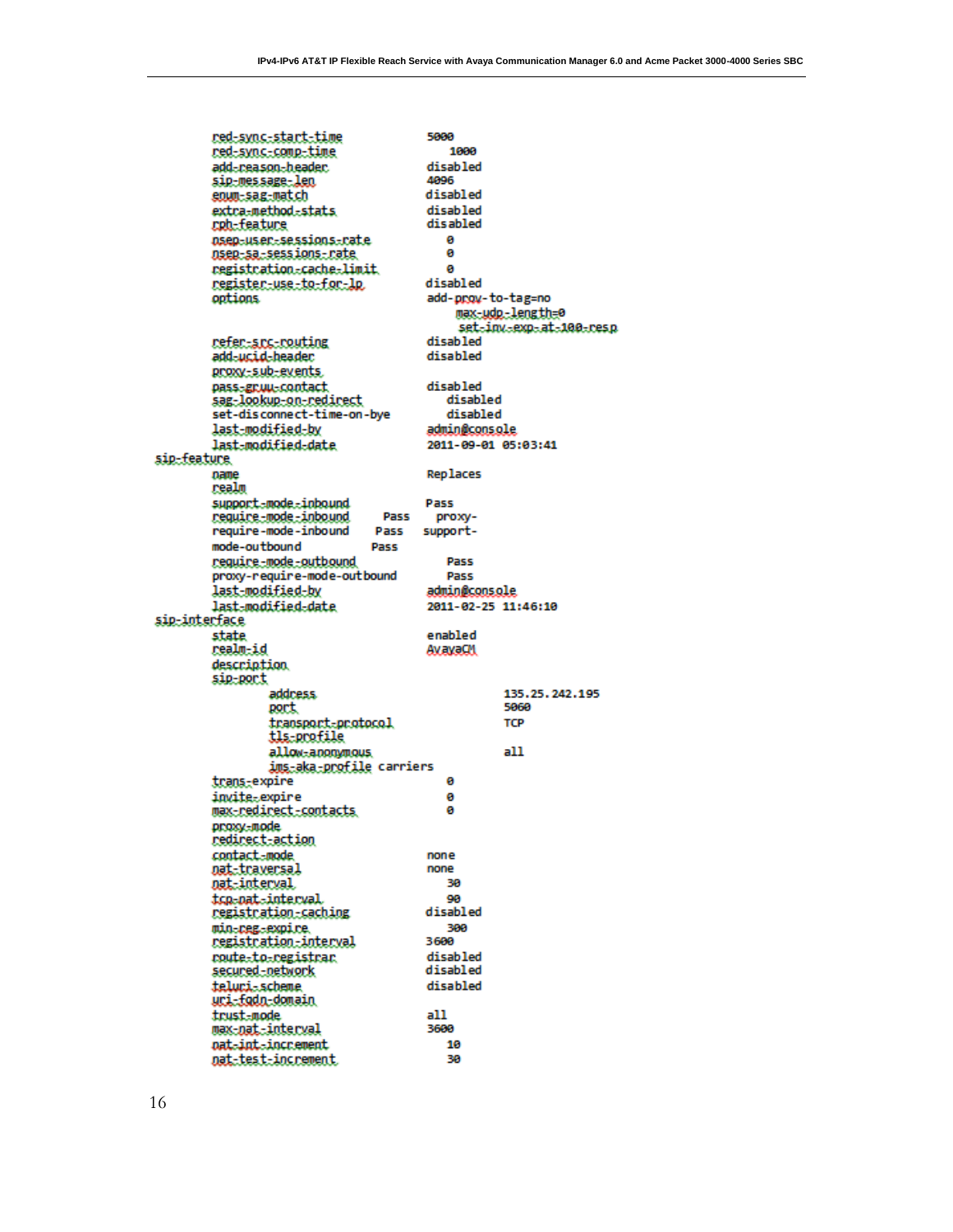disabled sip-dynamic-bot 401,407 stop-regurse port-map-start ø port-map-end ø in-manipulationid storecontact out-manipulationid NAT\_IP\_rel manipulation-string manipulation-pattern sip-ims.:feature disabled operator-identifier anonymous-priority none max-incoming-conns. ø per-arc-ip-max-incoming-conns ø inactive-conn-timeout. ø untrusted-conn-timeout ø network-id ext-policy-server default-location-string changing-vector-mode pass chargingfunction-address-mode pass ccf-address ecf-address. term-tgrg-mode none disabled implicit-service-route 101 rfc2833-payload rfc2833-mode transparent constraint-name response-map local-response-map disabled ims-aka-feature enforcement-profile coute-unauthorized-calls. top-keepalive none add-sdp-invite disabled add-sdp-profiles sig-profile sip-isup-profile last-modified-by admin@console 2011-11-01 09:27:03 last-modified-date sip-interface **state** enabled realm-id **ATT** description sip-port address. fdbd:7d50:bbe2:5c19:192:168:101:13 5060 port. **UDP** transport-protocol tls-profile allow-anonymous agents-only ims.aka.profile carriers trans-expire ø invite-expire ø max-redirect-contacts. ø proxy-mode redirectaction contact-mode none oatatraversal none nat-interval 30 tcp-pat-interval 90 registration-saching disabled 300 min-reg-expire registration-interval 3600 noute-to-registran disabled secured-network disabled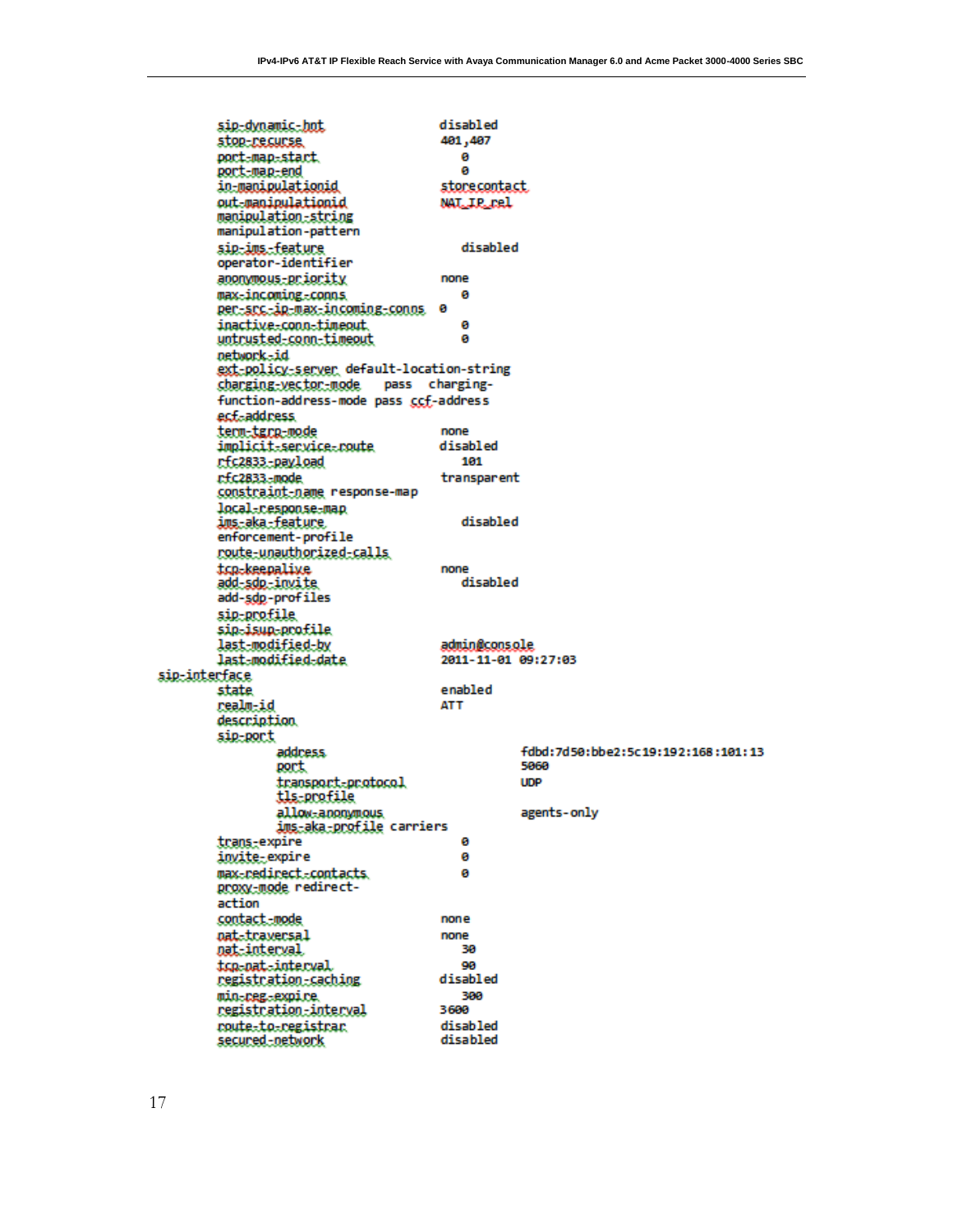disabled teluci-scheme uri-fodn-domain trust-mode  $all$ max-nat-interval 3600 nat-int-increment 10 nat-test-increment 30 disabled sip-dynamic-bot 401,407 stop-recurse. ø port-map-start port-map-end ø in-manipulationid ChangeSubState out-manipulationid Privacy manipulation-string manipulation-pattern disabled sip-ims-feature operator-identifier anonymous-priority none max-incoming-conns. ø per-arc-ip-max-incoming-conns 0 inactive-conn-timeout ø untrusted-conn-timeout ø network-id ext-policy-server default-location-string charging-vector-mode pass chargingfunction-address-mode pass ccf-address ecf-address term-tgrp-mode. none implicit-service-route disabled r:fc2833.-payl.oad 101 preferred rfc2833-mode constraint-name response-map local-response-map disabled ims..aka..feature enforcement-profile route-unauthorized-calls top-keepalike none disabled add-sdp-invite add-sdp-profiles sip-profile sip-isup-profile last-modified-by admin@console last-modified-date 2011-02-28 12:31:15 sip-manipulation Privacy name. description splitheaders join-headers header-rule Econ\_Beadec. name header...name. From action manipulate case-sensitive comparison-type request asg-type. methods match-value new-value elementrule Econ\_beader. name. pacameter...name. uri-host **type** action replace match-xal-type any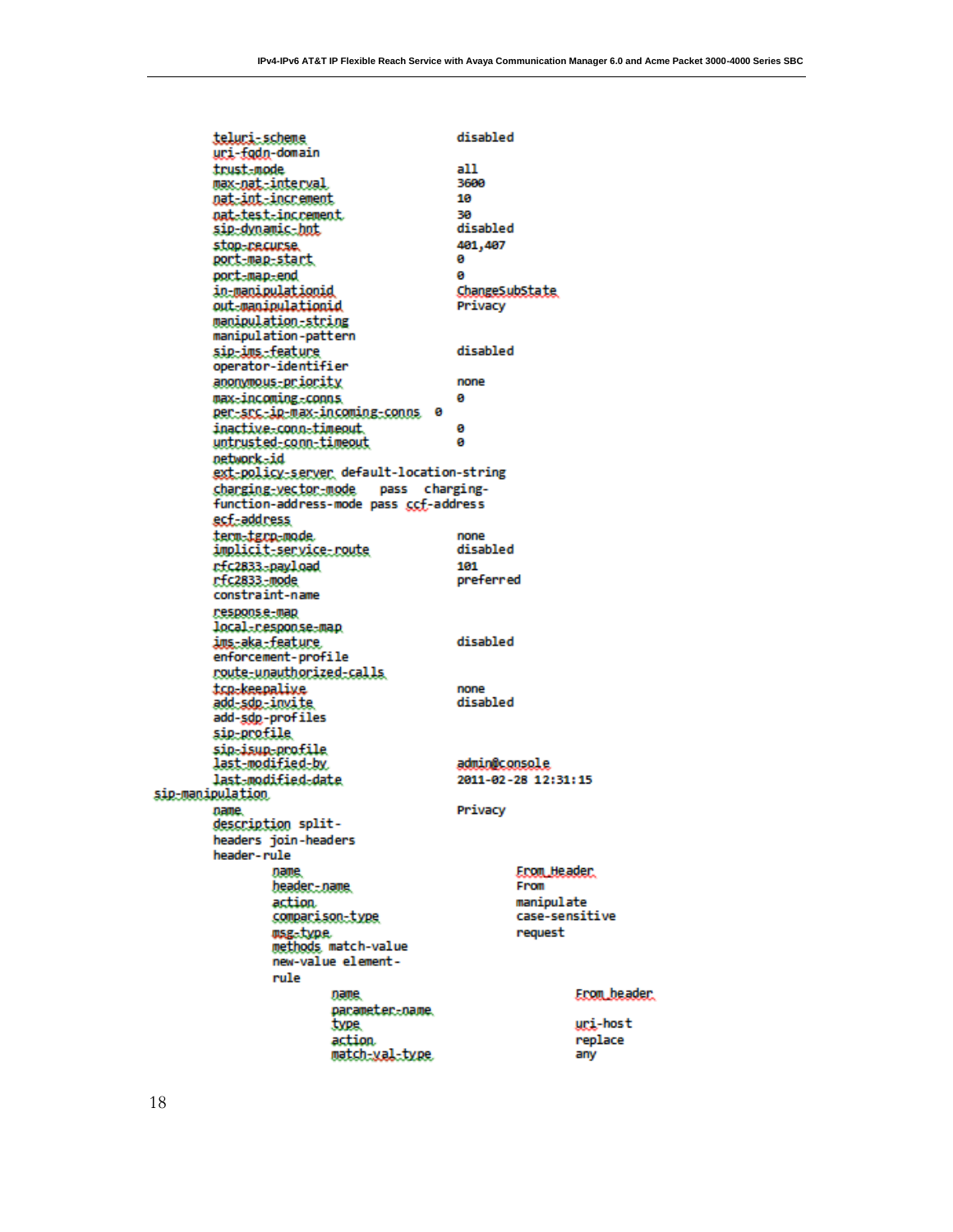comparison-type match-value new-value. beader...rule. name beader-name. action comparison-type msg-type methods. match-value newvalue element-rule name. parameter-name. type. action match=wal=type<br>comparison=type match-value new-value beader...rule. name beader.coane. action comparison-type usg-type methods match-value new-value elementrule name. pacameter...oame. **type** action match-xal-txpe comparison-type match-value. **DEW-Value** header...rule. name. header...name. action. comparison-type msg.type methods match-value new-value elementrule name. pacameter... name. type. action match-wal-type. comparison-type match-value new-value beader.crule. name beader.coane. action. comparison-type msg-type methods. match-value

case-sensitive \$LOCAL\_IP **Jo\_Header** To manipulate case-sensitive request **Jo\_beader** uri-host replace any case-sensitive **SREMOTE IP PAIL Header:** P-Asserted-Identity manipulate case-sensitive any PAI\_Local\_IP uri-host replace any case-sensitive customerb.com \$LOCAL IP **PPT\_Header** P-Preferred-Identity manipulate case-sensitive any **PPI\_Local\_IP** uri-host replace any case-sensitive \$LOCAL IP RPI Header Remote-Party-ID manipulate case-sensitive any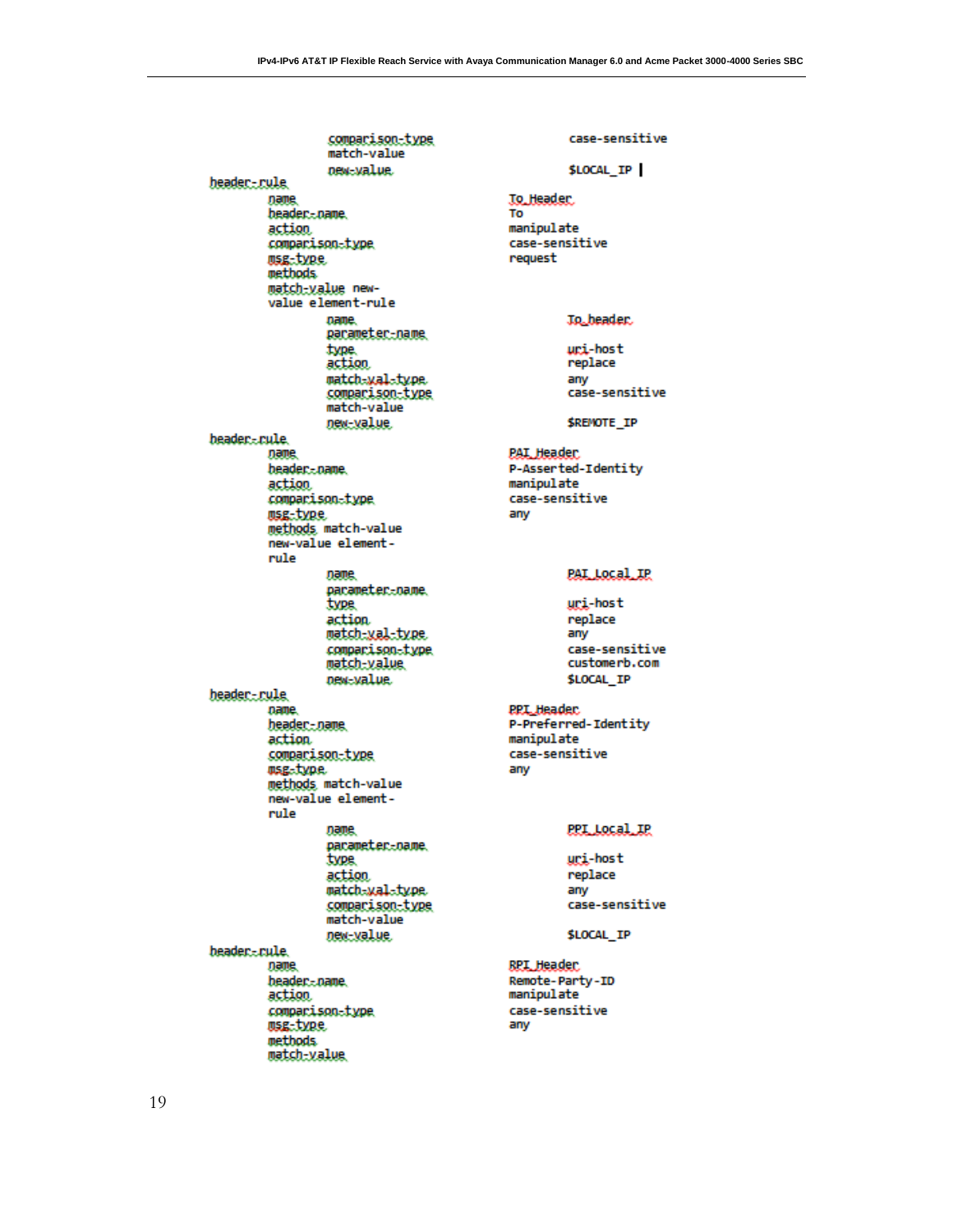new-value elementrule name. parameter-name. type. action. match-yal-type comparison-type match-value new-value. header-rule name. beader...oame. action comparison-type msg-type. methods. match-value. new-value elementrule name. pacameter...oame. type. action match-xal-type comparison-type match-value new-value beader.crule. **Dame** beader.coane. action comparison-type msg-type methods. match-value newvalue element-rule name. parameter-name. type action match-wal-type. comparison-type match-value new-value. beader.crule. name. beader.coane. action comparison-type osg-type methods match-xalue new-value elementrule name. pacameter-name. type. action. match-yal-type comparison-type match-value new-value. header-rule

#### **RPT\_beader**

uri-host replace any case-sensitive

\$LOCAL IP

manipRURI. request-uri manipulate case-sensitive request **INVITE** 

#### **modRURI**

uri-host replace any case-sensitive

\$REMOTE\_IP

manipDiversion Diversion manipulate case-sensitive any **INVITE** 

Diversion

uri-host replace any case-sensitive

\$LOCAL\_IP

#### storeXcootact

X-Contact manipulate case-sensitive request **INVITE** 

#### storeXcontact

header-value store any case-sensitive  $(.*)$ 

à.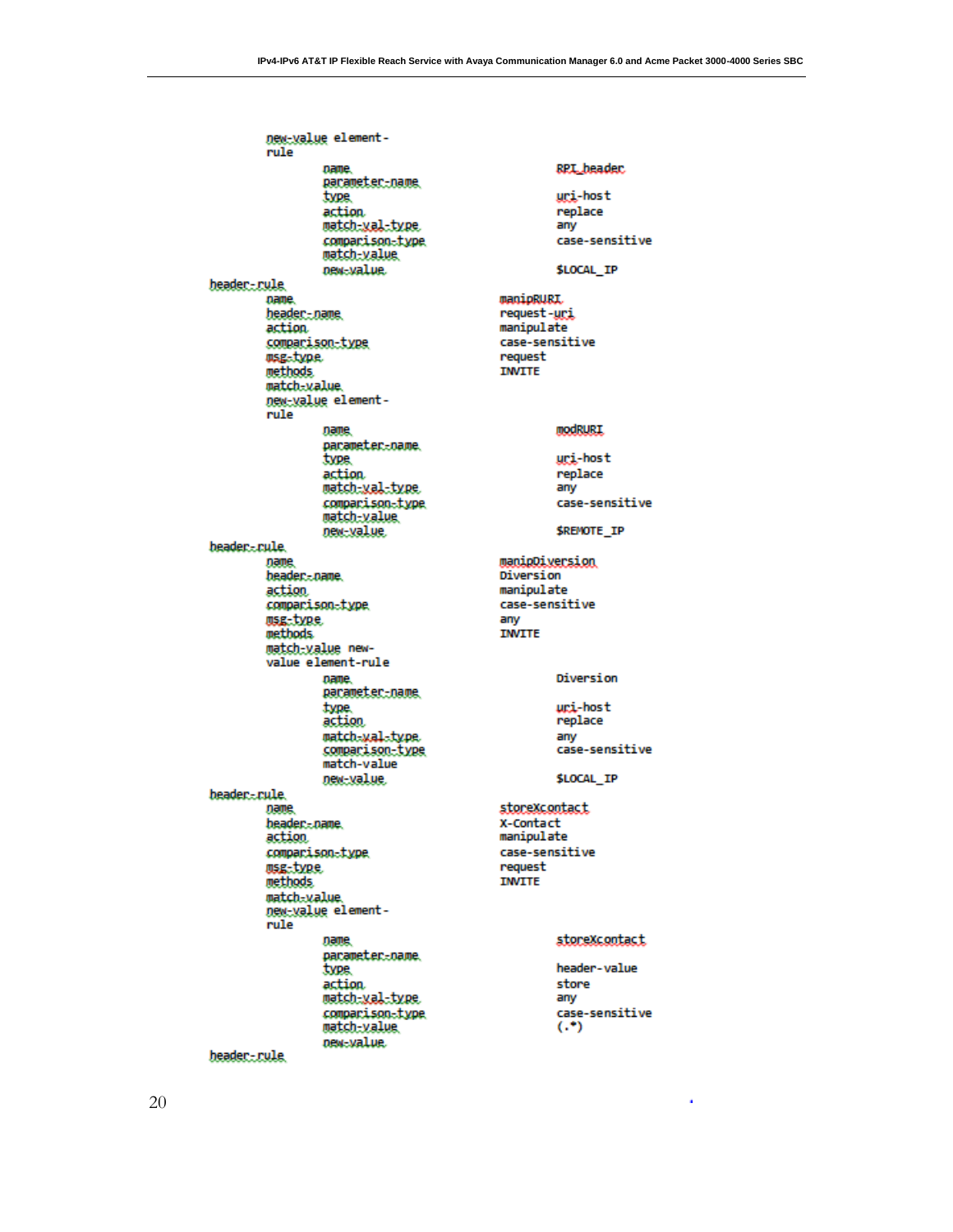Contact

replacecontact

name header-name. action. comparison-type usg-type methods. match-value newvalue element-rule name. parameter-name type. action match-wal-type. comparison-type match-value. new-value beader.crule. name beader.coane. action comparison-type msg-type methods. match-value new-value header-rule name beader.coane. action comparison-type usg-type methods. match-value newvalue element-rule name. parameter-name type. action match-wal-type. comparison-type match-xalue. new-value beader...rule. name beader.coane. action comparison-type usg-type methods. match-value newvalue element-rule name. pacameter...oame. type action. match-xal-txpe comparison-type match-value new-value. beader...rule. name. header-name.

manipulate pattern-rule request **INVITE** replacecontact uri-user replace any pattern-rule  $(.*)$ \$storeXcontact.\$storeXcontact.\$0 delXcontact X-Contact delete pattern-rule request **INVITE** manipv6contact Contact manipulate case-sensitive reply v6contact uri-host replace  $amv$ case-sensitive customerb.com **\$LOCAL IP ReferredBy** Referred-By manipulate case-sensitive any referredbyhdr. uri-host replace  $\sin x$ case-sensitive \$LOCAL IP

ReferredTo Refer-To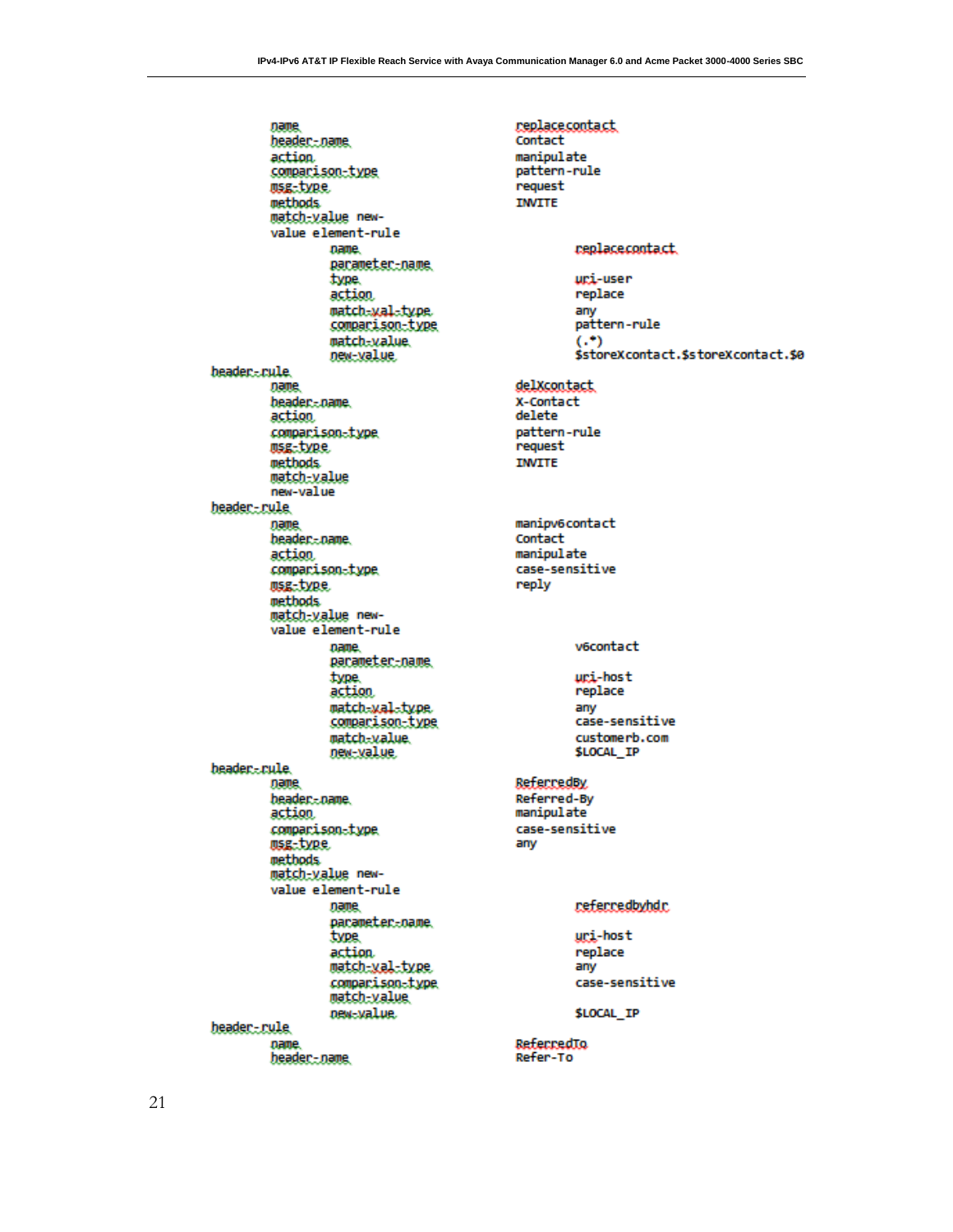action manipulate case-sensitive comparison-type usg.type any methods match-value new-value elementrule name. referto parameter-name. uri-host type. action replace match-wal-type any comparison-type case-sensitive match-value new-value **\$REMOTE IP** last-modified-by. admin@console 2012-01-31 11:41:55 last-modified-date sip-manipulation **NAT IP rel** name. description. split-headers joinheaders header-rule pame. Inbound To beader...pane. To manipulate action comparison-type case-sensitive request msg-type methods. match-value newvalue element-rule name. To parameter-name. uri-host type. action replace match-wal-type. any case-sensitive comparison-type \$LOCAL\_IP match-xalue. customerb.com new-value beader.crule. Inbound From name beader.coane. From manipulate action comparison-type case-sensitive request msg-type methods. match-value newvalue element-rule name. From parameter-name. uri-host type action replace match-xal-type  $amv$ comparison-type case-sensitive match-value \$LOCAL\_IP new-value. beader...rule. name. Inbound\_PAI\_direct P-Asserted-Identity header-name. manipulate action case-sensitive comparison-type usg-type request methods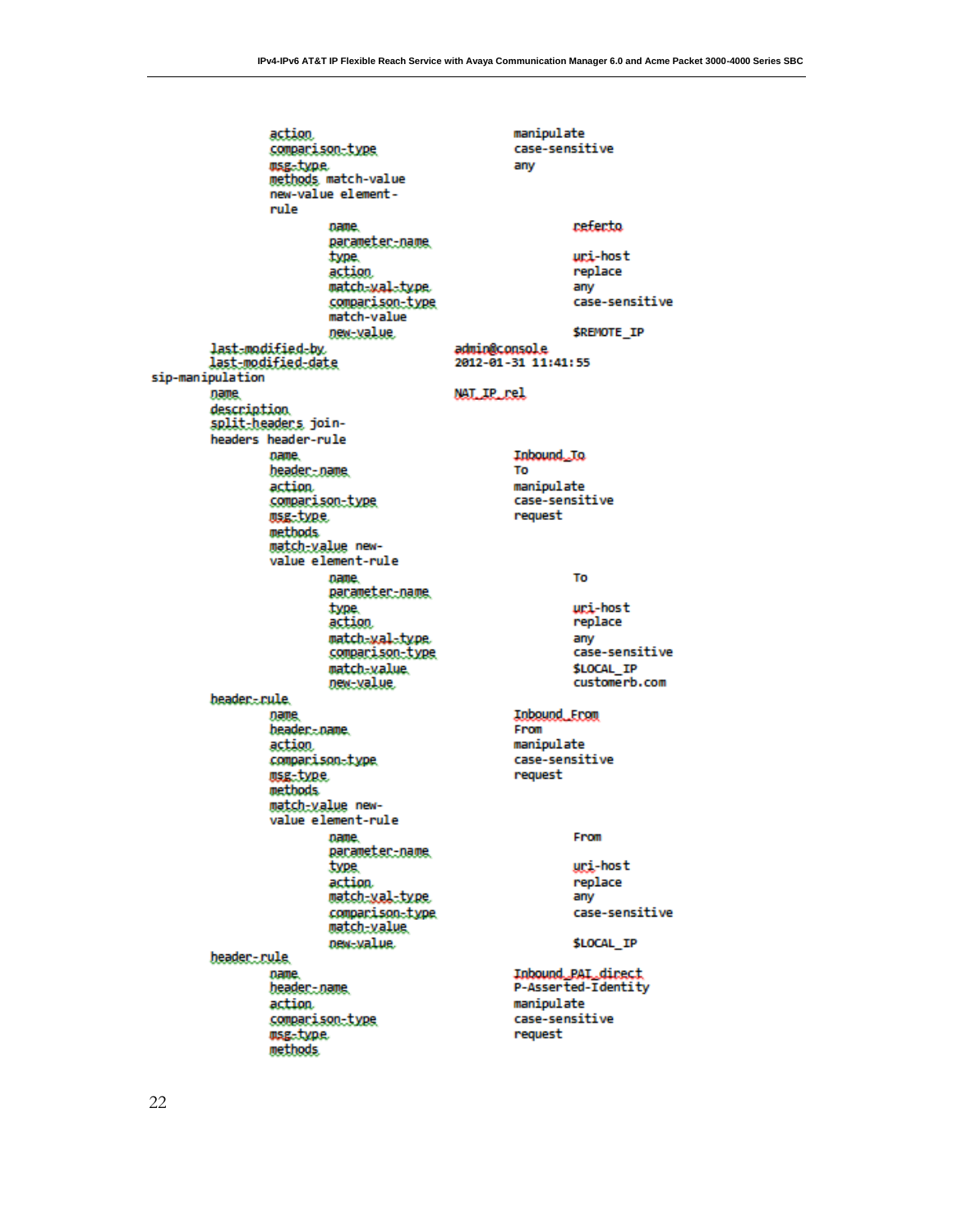match-value newvalue element-rule name modPAI. parameter-name uri-host type. action replace match-wal-type any case-sensitive comparison-type **\$REMOTE IP** match-value. new-value customerb.com last-modified-by. admin@console last-modified-date 2012-01-31 11:44:29 sip-manipulation storecontact name description split-headers joinheaders header-rule name. strcon header...name. Contact manipulate action comparison-type case-sensitive request asg-type **INVITE** methods match-value. new-value elementrule strval name. parameter-name uri-user type. action store match-wal-type any case-sensitive comparison-type  $(.*)$ match-xalue. new-value beader.crule. addXcontact name beader.coane. X-Contact action add pattern-rule comparison-type request msg-type **INVITE** methods. match-value newvalue element-rule name. addX parameter-name header-value type. action replace match-wal-type. any comparison-type pattern-rule match-value \$strcon.\$strval.\$0 **DEW-Value** last-modified-by admin@console last-modified-date 2011-02-25 12:32:32 sip-manipulation ChangeSubState name description splitheaders join-headers header-rule Subscription State name Subscription-State beader.coane. manipulate action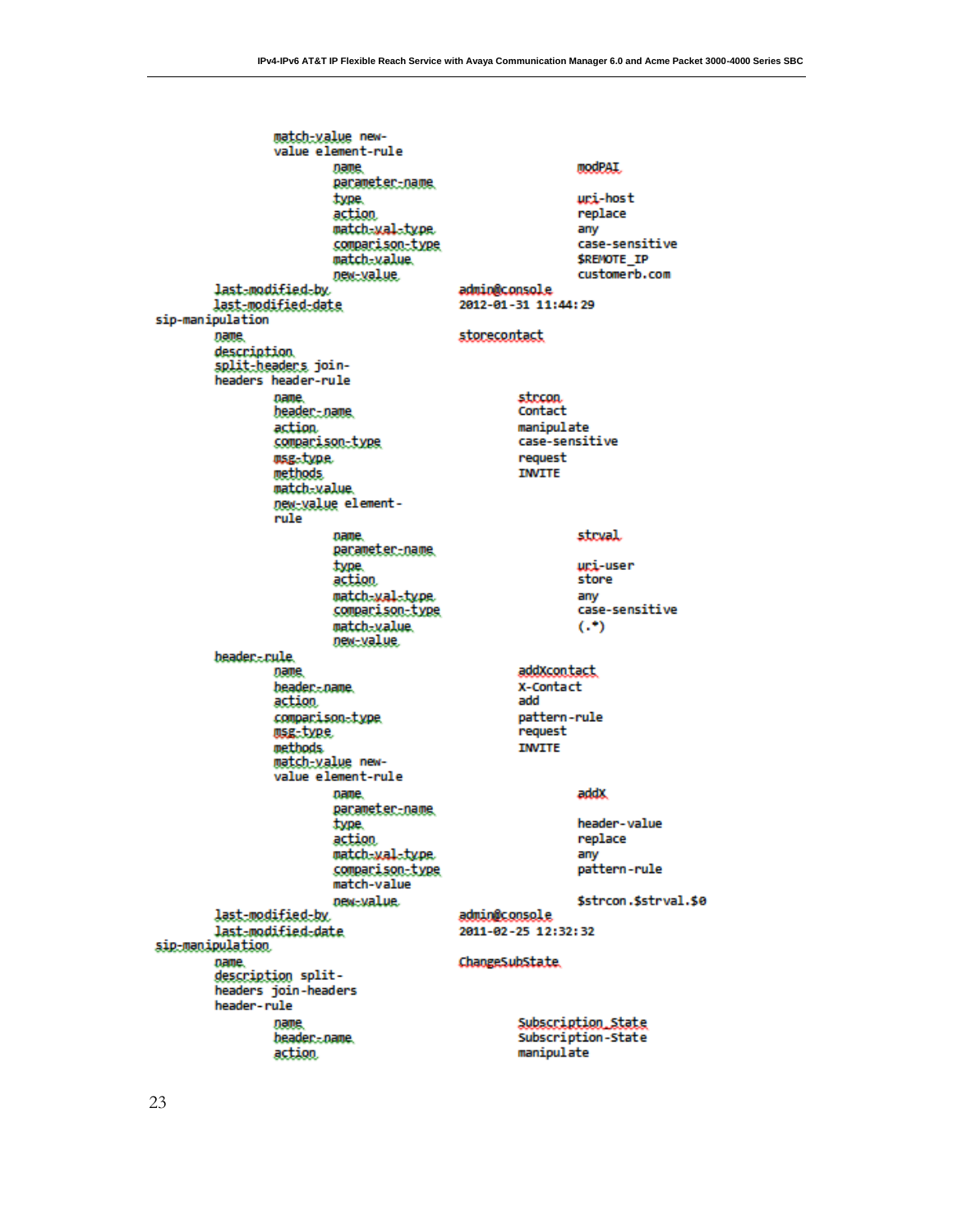comparison-type case-sensitive msg-type. request **NOTTEY** methods. match-value newvalue element-rule value name parameter-name header-value type replace action. match-yal-type any pattern-rule comparison-type terminated match-value new-value. active:expires=1 last-modified-by admin@console last-modified-date 2011-02-28 12:30:25 steering-pool ip-address. 135.25.242.195 16384 start-port end-port 32767 realm-id **AvayaCA** network-interface last-modified-by admin@console 2011-11-01 09:27:23 last-modified-date steering-pool in-address. fdbd:7d50:bbe2:5c19:192:168:101:13 16384 start-port end-port 32767 realm-id **ATT** network-interface last-modified-by. admin@console last-modified-date 2011-02-23 10:41:52 system-config hostname description location mib-system-contact mib.system.name mib-system-location enabled somp-enabled disabled enable=spmp=auth=traps enable-snmp-syslog-notify disabled disabled enable-somp-monitor-traps enable-gny-monitor-traps disabled sompsyslog-his-table-length 1 *MARNTNG* some-syslog-level system=log=level **WARNING** syslog-server. address. 10.10.10.85 514 port. facility 5 **NOTICE** process-log-level process-log-ip-address  $0.0.0.0$ process..log..port. ø collect sample.interval 5 push-interval 15 boot-state disabled start-time now end-time never disabled red-collect-state 1000 red-max-trans red-sync-start-time 5000 1000 redesyncecompetime disabled push-success-trap-state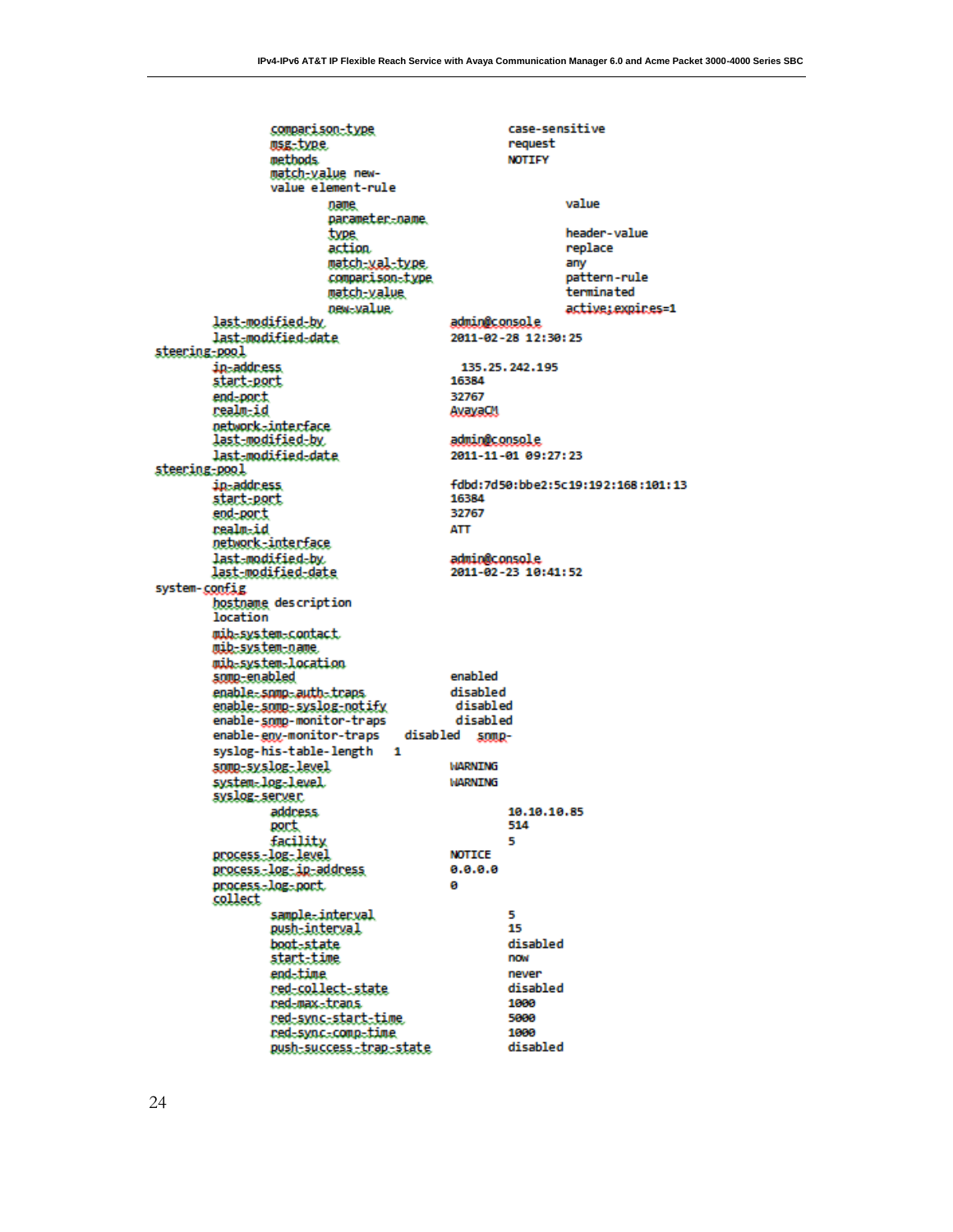sall-trace internal-trace. log-filter default-gateway restart exceptions telnet-timeout console-timeout remote-control clisauditstrail<br>link-redundancy-state source-routing slimone terminal-height debug-timeout trap-event-lifetime default-v6-gateway ipv6-support sleanup-time-of-day last-modified-by. last-modified-date

disabled disabled  $all$ 135.25.242.193 enabled ø ø enabled enabled disabled enabled disabled 24 ø ø fdbd:7d50:bbe2:5c19:192:168:101:1 enabled 00:00 admin@console 2011-11-01 09:28:35